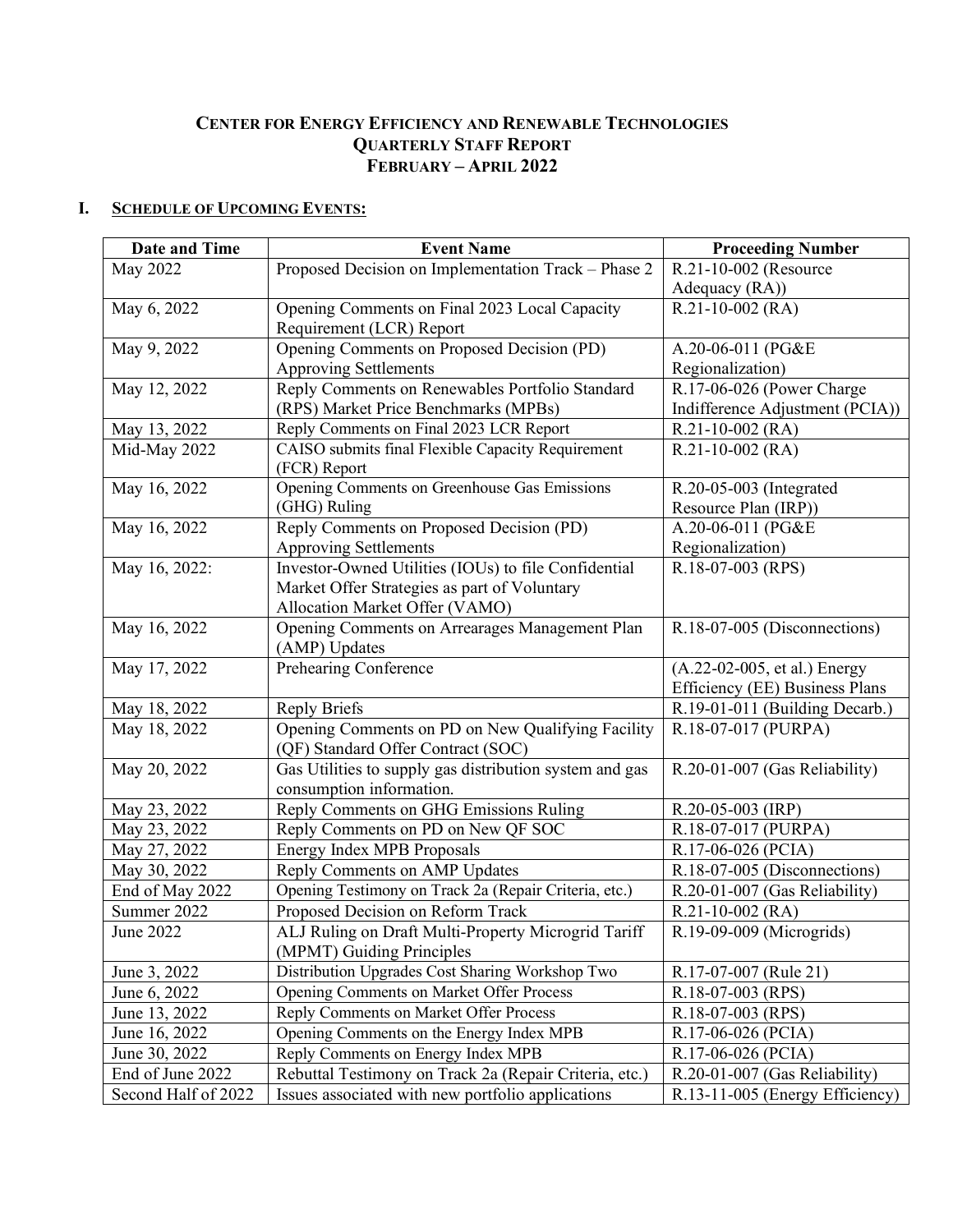| <b>Date and Time</b> | <b>Event Name</b>                                                                         | <b>Proceeding Number</b>        |
|----------------------|-------------------------------------------------------------------------------------------|---------------------------------|
| Second Half of 2022  | Rules for CCAs that elect to administer EE programs                                       | R.13-11-005 (Energy Efficiency) |
|                      | and regional energy networks                                                              |                                 |
| Third Quarter 2022   | Proposed Decision on Market Offer Process                                                 | R.18-07-003 (RPS)               |
| Third Ouarter 2022   | Community Engagement Needs Assessment Scope and<br>Objectives Workshop                    | R.20-01-007 (Gas Reliability)   |
| <b>July 2022</b>     | Hearings on Track 2a (Repair Criteria, etc.)                                              | R.20-01-007 (Gas Reliability)   |
| <b>July 2022</b>     | Opening and Reply Comments on MPMT Guiding<br>Principles                                  | R.19-09-009 (Microgrids)        |
| July 1, 2022         | IOUs, Small Utilities, ESPs, and CCAs file final<br>annual RPS Procurement Plan           | R.18-07-003 (RPS)               |
| August 2022          | Opening and Reply Briefs on Track 2a                                                      | R.20-01-007 (Gas Reliability)   |
| August 2022          | ALJ Ruling on Microgrid Multi-Property Tariff                                             | R.19-09-009 (Microgrids)        |
|                      | (MMPT) Proposals                                                                          |                                 |
| August 2022          | Stakeholder Proposals for MMPT Proposals                                                  | R.19-09-009 (Microgrids)        |
| August 2022          | Proposed Decision on Phase III                                                            | R.19-01-011 (Building Decarb.)  |
| August 1, 2022       | Opening Comments on RPS Procurement Plans                                                 | R.18-07-003 (RPS)               |
| August 1, 2022       | Motion Requesting Evidentiary Hearings                                                    | R.18-07-003 (RPS)               |
| August 15, 2022      | Motion to Update RPS Procurement Plans                                                    | R.18-07-003 (RPS)               |
| August 15, 2022      | Reply Comments on RPS Procurement Plan                                                    | R.18-07-003 (RPS)               |
| September 2022       | Public Workshop on Stakeholder MMPT Proposals                                             | R.19-09-009 (Microgrids)        |
| September 2022       | Opening Comments on Stakeholder MMPT Proposals                                            | R.19-09-009 (Microgrids)        |
| September 30, 2022   | <b>Opening Testimony</b>                                                                  | R.17-07-007 (Rule 21)           |
| Fourth Quarter 2022  | <b>Electrification Impacts Staff Proposal</b>                                             | R.21-06-017 (High DER Grid)     |
| Fourth Quarter 2022  | Utility ICA Refinements 1 <sup>st</sup> Annual Reports,<br>Workshop                       | R.21-06-017 (High DER Grid)     |
| Fourth Quarter 2022  | Track 2 – Proposed Decision                                                               | R.18-07-003 (RPS)               |
| October 2022         | Reply Comments on Stakeholder MMPT Proposals                                              | R.19-09-009 (Microgrids)        |
| October 2022         | Workshop in Track 2b (Equity, Rate Design, Gas<br>Revenues, Safety, and Workforce Issues) | R.20-01-007 (Gas Reliability)   |
| October 2, 2022      | Public Workshop on Economic & Equity Impacts of<br>Large Disruptions                      | R.19-09-009 (Microgrids)        |
| October 3, 2022      | Public Workshop on Definitions, Metrics, Tools, and<br>Methods                            | R.19-09-009 (Microgrids)        |
| October 4, 2022      | Public Workshop on Informing Grid Planning                                                | R.19-09-009 (Microgrids)        |
| October 21, 2022     | <b>Rebuttal Testimony</b>                                                                 | R.17-07-007 (Rule 21)           |
| Late October 2022    | ALJ Ruling & Energy Divis. Staff Proposal for MMPT                                        | R.19-09-009 (Microgrids)        |
| November 2022        | Proposed Decision on Track 2a (Repair Criteria, etc.)                                     | R.20-01-007 (Gas Reliability)   |
| November 2022        | Workshop on Multi-Property Tariff                                                         | R.19-09-009 (Microgrids)        |
| November 2022        | Opening and Reply Comments on Energy Division<br>Staff Proposal for Multi-Property Tariff | R.19-09-009 (Microgrids)        |
| November 4, 2022     | Party List of Disputed Facts Served                                                       | R.17-07-007 (Rule 21)           |
| November 15, 2022    | Remote Status Conference                                                                  | R.17-07-007 (Rule 21)           |
| November 30, 2022    | Deadline to request Evidentiary Hearing for Track 1,<br>Phase 1 issues                    | R.21-06-017 (High DER Grid)     |
| December 2022        | Track 2b Workshop Report                                                                  | R.20-01-007 (Gas Reliability)   |
| December 1-7, 2022   | <b>Evidentiary Hearings</b>                                                               | R.17-07-007 (Rule 21)           |
| January 6, 2023      | <b>Opening Briefs</b>                                                                     | R.17-07-007 (Rule 21)           |
| January 20, 2023     | <b>Reply Briefs</b>                                                                       | R.17-07-007 (Rule 21)           |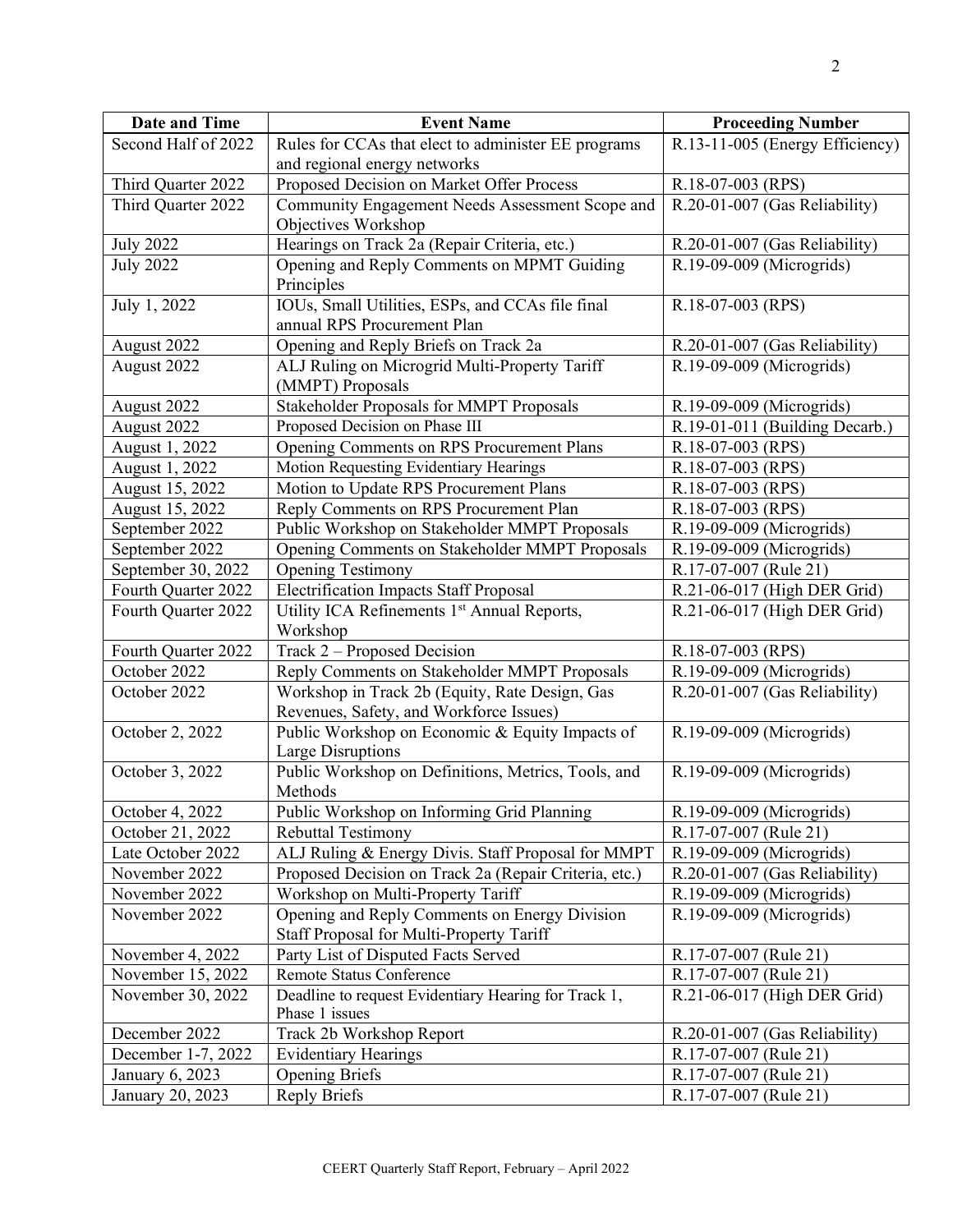## **II. EXECUTIVE SUMMARY: THE PAST QUARTER AT A GLANCE** *(pages 3 – 4):*

### **Transmission Planning and Development** *(full report on page 5)*

CEERT has convened *biweekly meetings on transmission* with GridLab, Dan Jacobson, CEERT affiliates, and allied renewable trade groups to coordinate *filings* and *workshop presentations* at the Independent System Operator (CAISO) and the SB 100 Interagency Working Group. Our focus is on a backlog of *upgrades* and *interconnections* by the investor-owned utilities (IOUs), on *California Public Utilities Commission (CPUC) delays in approving projects* proposed by CAISO, and on ways to *accelerate the transmission planning process* to ensure approval of projects needed to meet clean energy goals.

# **California Energy Commission and Interagency SB 100 Planning Process** *(full report on page 5)* We have been actively participating in the California Energy Commission (CEC) Interagency Working Group process, which has held hearings and workshops on *transmission*, *reliability*, and *siting* of both transmission and generation. We have also held several meetings with CEC Vice Chair Siva Gunda and his staff to discuss *resource planning* and *modeling methodologies and assumptions*, risks of *transmission deliverability*, and *supply-chain issues* that are affecting clean energy procurement and operations, and threatening grid reliability.

## **Advocacy at the California Air Resources Board (CARB)** *(full report on pages 5 – 6)*

CEERT has been pushing for the lowest feasible *power-sector greenhouse-gas (GHG) target* in CARB's 2022 Scoping Plan Update. With the recent release of a very disappointing draft, we are working with our allies to strengthen the Plan. The draft's errors include a failure to limit the plan's reliance on cap-andtrade allowances, which undermines *economic incentives for reducing emissions*; the reliance on *flawed assumptions in E3's modeling*, which says we need to build new gas plants; and a *delay in the accelerated buildout of clean energy projects* in favor of carbon capture and sequestration. However, alternative scenario #1 does call for building 124 gigawatts (GW) of solar energy, 56 GW of battery storage and 26 GW of hydrogen fuel storage, and all other alternative scenarios aim to meet a target of *"100% clean retail energy sales"* by 2035.

## **Discussions with the Governor's Office** *(full report on page 6)*

CEERT has held several conversations with Karen Douglas, now Senior Energy Advisor to the Governor. Her focus is managing the clean energy buildout, including *transmission upgrades and expansions*, *permitting and planning*, and *interagency coordination*. She is working closely with Jonathan Weisgall, Assemblymember Eddie Garcia, and others on *fiscal and regulatory incentives for new geothermal projects* and implementation of *lithium recovery demonstration projects* as part of the May budget revision.

# **Discussions with Local Government on Siting Clean Energy Projects** *(full report on page 6)*

We worked with NextEra's Cara Martinson, the County Supervisors Association, and the Rural Counties Association on a convening of *local governments*, *environmental and community leaders*, and *renewable developers* to identify barriers and opportunities, such as the potential for *expanding community benefits*.

#### **Los Angeles Department of Water and Power (LADWP)** *(full report on page 6)*

V. John White and Jose Carmona have participated in meetings of the Advisory Committee of *LADWP's Strategic Long-Term Plan for 100% Clean Energy*, and of the Equity Advisory Committee. These two bodies are guiding the design and implementation of an *integrated resource plan* for the next 10 years.

#### **Regional Grid Integration** *(full report on page 6)*

V. John White moderated a panel on "Regional Market Development: Advancement Toward a Western RTO (regional transmission operator)" at the recent California Clean Energy Procurement Summit. The panel discussed issues of *cost*, *timing*, and the need for *greater coordination and renewable procurement*.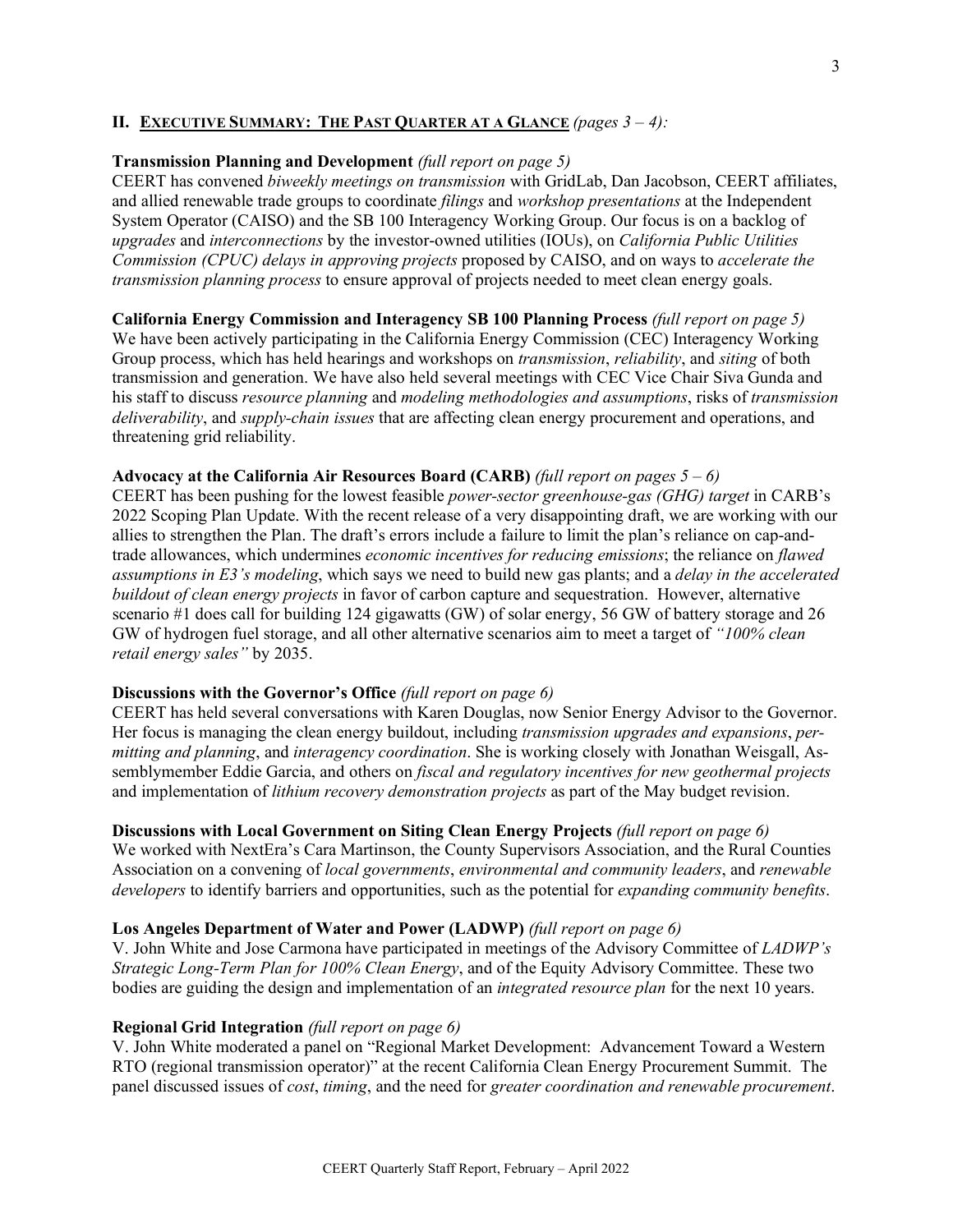#### **Long-Duration Energy Storage (LDES)** *(full report on page 6)*

CEERT is working with CEC staff and other stakeholders on the implementation of *the Governor's proposal for \$350 million* over the next two years for *long-duration energy storage demonstration projects*.

#### **Geothermal and Lithium Valley** *(full report on pages 6 – 7)*

V. John White has been working on geothermal and lithium issues with Jonathan Weisgall, Assemblymember Eddie Garcia, and environmental justice, labor, and community organizations in the Imperial Valley. Among the topics being discussed are *regulatory streamlining*, *fiscal incentives*, *workforce training*, *community benefits*, and how best to engage environmental justice and community groups in the *planning and environmental reviews of geothermal and lithium-recovery projects*.

### **Renewable Hydrogen** *(full report on page 7)*

CEERT's Maia Leroy and Benner Mullin have collaborated on a paper on hydrogen, covering *hydrogen feedstocks and end-uses*, current *industry tracking and reporting*, and the policy framework for *greater hydrogen opportunities*. The 2022-23 California Governor's budget proposes a *\$100 million general fund* over two years to advance the production of green hydrogen, and a tax credit, totaling *\$100 million per year for three years*, for entities opting to develop green technologies.

**Advocacy at the California Public Utilities Commission (CPUC)** *(full report on pages 7 – 18)*  In the *Resource Adequacy rulemaking,* CEERT urged the CPUC to adopt the Joint DER Parties' Phase 2

Proposal, and agreed with the California Efficiency + Demand Management Council on Load Impact Protocols. We supported SCE's proposal for monthly slices of 24 hours, argued that energy deliverability in off-peak hours must be addressed, and urged that policies promoting the closure of gas power plants in disadvantaged communities be coordinated across multiple proceedings.

In the *Integrated Resource Planning* (*IRP) proceeding,* CEERT continued to urge the CPUC to adopt a *30 million metric ton (MMT) GHG target* for the electric sector, and to find that fossil-fueled generation is not needed in the *Preferred System Plan (PSP)*. We also argued that *Aliso Canyon* must be closed as soon as possible. A 2/10/22 Decision in the IRP adopts a PSP portfolio that meets a statewide 38 MMT GHG target for the electric sector in 2030.

The CPUC approved final budgets, incentive levels and other program requirements for the *Self-Generation Incentive Program's (SGIP's) Heat Pump Water Heater program*.

In the *Integrated Distributed Energy Resources (IDER) proceeding*, a CPUC Proposed Decision adopted changes to the *Avoided Cost Calculator*.

In the *Public Utility Regulatory Policies Act* (*PURPA) proceeding*, the CPUC issued a Proposed Decision adopting provisions in the new Qualifying Facility (QF) Standard Offer Contract for *storage-paired PURPA QFs*.

#### **Clean Transportation Advocacy** *(full report on pages 18 –21)*

The US-EPA issued [a revised waiver](https://www.federalregister.gov/documents/2022/03/14/2022-05227/california-state-motor-vehicle-pollution-control-standards-advanced-clean-car-program) reinstituting California's authority to require automobile manufacturers to meet *vehicle pollution standards* more stringent than those set by the federal government.

CEERT and our allies have continued to work with CARB on the [Advanced Clean Cars](https://ww2.arb.ca.gov/advanced-clean-cars-ii-meetings-workshops) Regulations II, which aims to *lower criteria emissions standards* for conventional vehicles and help reach the zeroemission vehicle (ZEV) Program goal of *all passenger vehicles sold in California being zero-emission by 2035*. We feel CARB Staff's proposed ramp of 2026-2030 ZEV sales requirements is too conservative and risks the state falling short of its 2035 goals.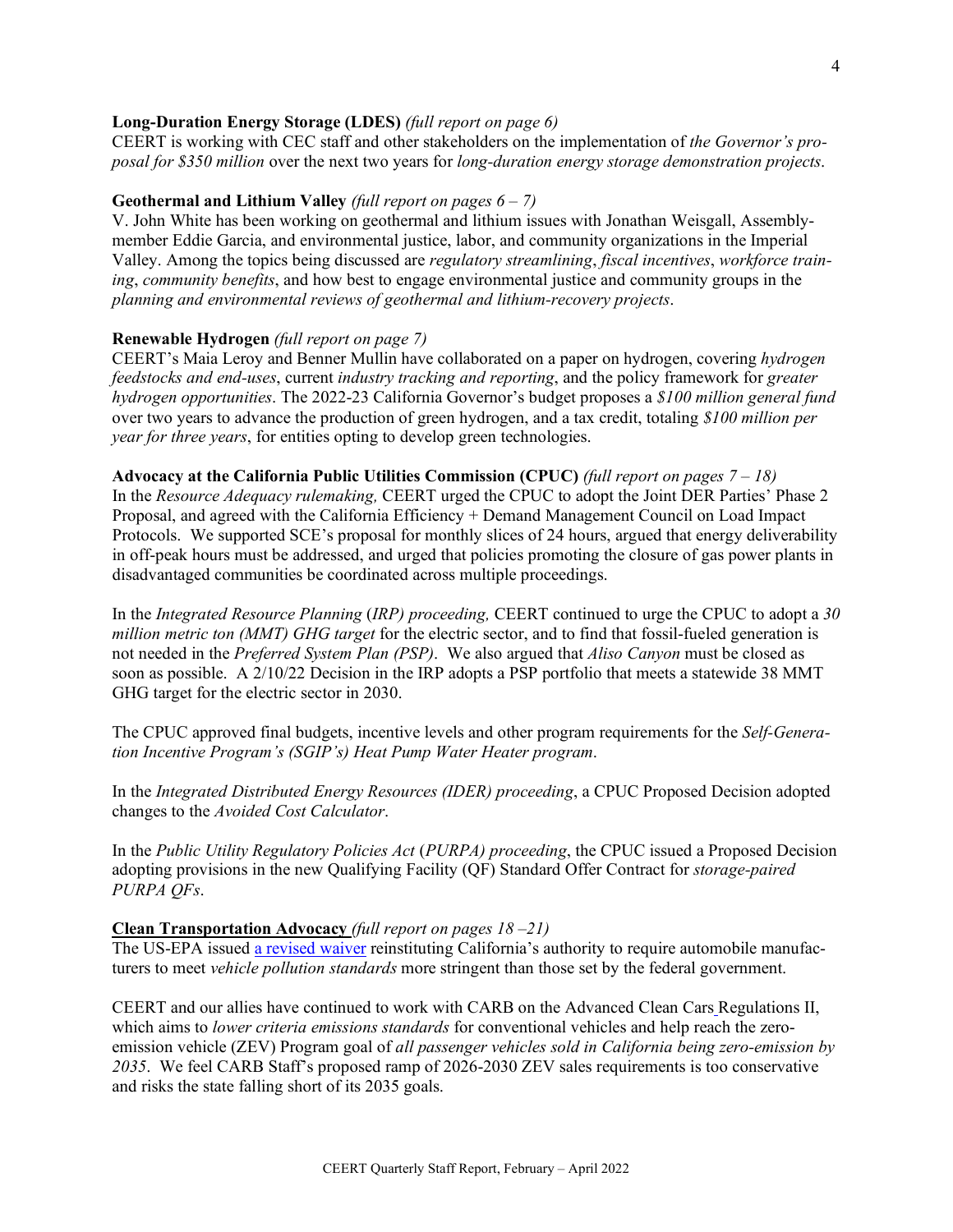CEERT and our allies are collaborating with CARB Staff on th[e Advanced Clean Fleet Regulation t](https://ww2.arb.ca.gov/our-work/programs/advanced-clean-fleets)o further *reduce emissions from trucking* and expedite California's transition to an *all-ZET truck fleet*. We are working to ensure that the regulation's benefits are maximized for low-income communities.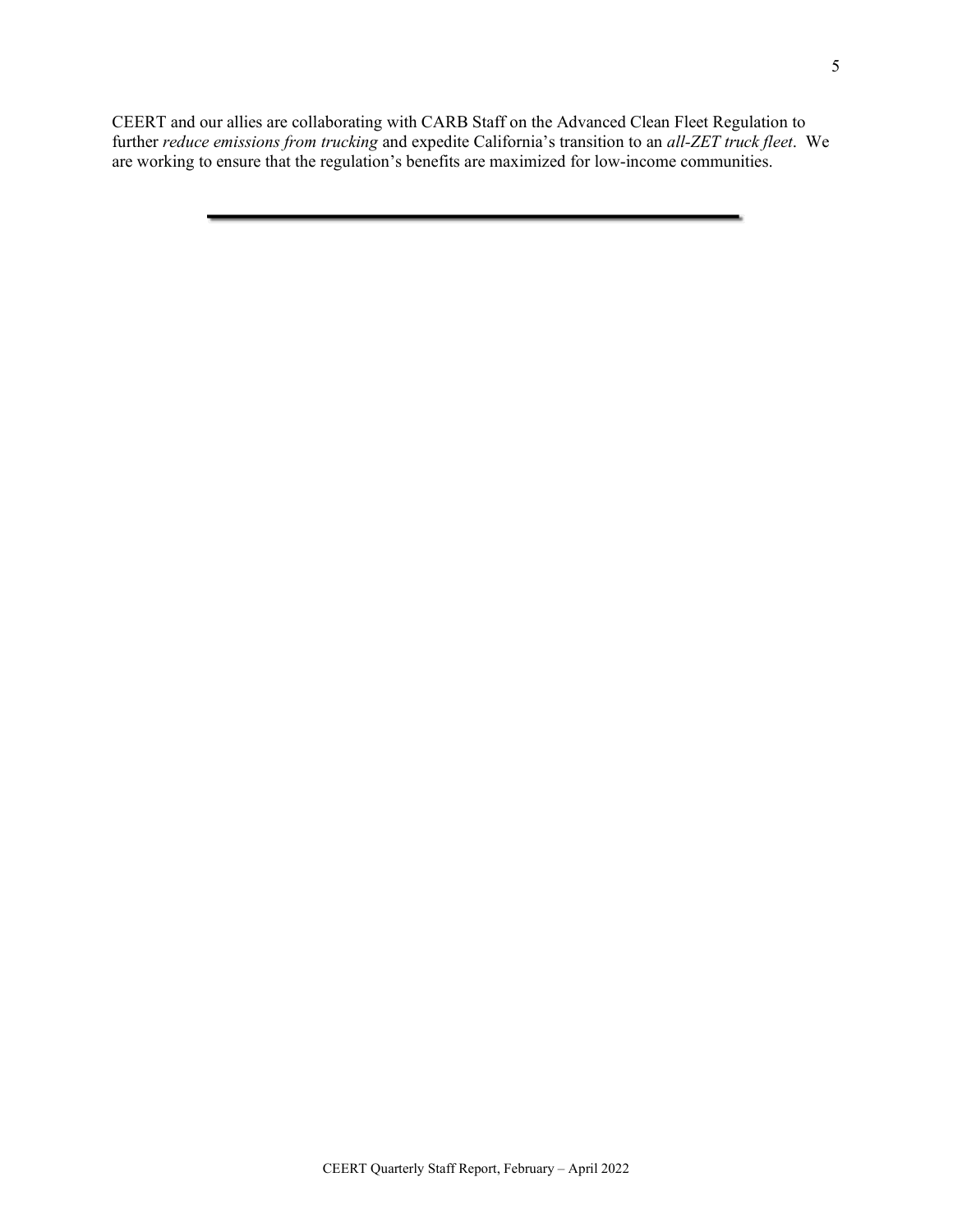### **Transmission Planning and Development**

CEERT has continued to convene biweekly meetings on transmission with GridLab and Dan Jacobson, and separate biweekly meetings with CEERT renewable affiliates and allied renewable trade groups, to coordinate filings and participation in workshops at the California Independent System Operator (CAISO) and the SB 100 Interagency Working Group at the California Energy Commission (CEC). These calls have been organized and staffed by Julia Prochnik and Ric O'Connell of GridLab.

Our efforts have focused over the past several months on the backlog of upgrades and interconnections by the investor-owned utilities, as well as CPUC delays in approving transmission projects already proposed by CAISO. In addition, we have been working on ways to improve and accelerate the transmission planning process (TPP) to ensure approval of long lead-time projects needed to meet 100% clean energy targets, possibly by revising the current memorandum of understanding (MOU) between CAISO and CPUC to ensure greater transparency and public input on assumptions and portfolios used in the TPP.

## **The California Energy Commission (CEC) and the Interagency SB 100 Working Group**

CEERT has been actively participating in the CEC Interagency Working Group process, which has held a series of hearings and workshops on transmission, reliability, and siting of both transmission and generation. We have also hosted several meetings with CEC Vice Chair Siva Gunda and his staff to discuss resource planning and modeling methodologies and assumptions, risks of transmission deliverability, and supply-chain issues affecting clean energy procurement and operations and threatening reliability. We discussed possible contingency actions that could be taken if transmission or supply-chain problems impact the deliverability of clean energy needed between now and 2026, including the potential for public, rather than ratepayer, funding for supplemental clean energy supplies, including fuel cells, demand response, DG storage, geothermal, pumped hydro, and transmission upgrades and interconnections.

#### **Advocacy at the California Air Resources Board (CARB)**

CEERT has joined with other NGOs in advocating for the lowest feasible greenhouse-gas (GHG) target for the power sector in CARB's Scoping Plan Update. With the recent release of a very disappointing draft, which will be considered at the next CARB meeting, we are working with our allies to strengthen the Plan.

Among the critical errors in the draft scoping plan are: the failure of CARB staff to acknowledge or recognize the need for limiting the plan's reliance on cap-and-trade allowances, which are abundant and keeping allowance prices so low it is unlikely there will be an economic incentive for reducing emissions; the reliance on flawed assumptions in E3's Resolve Capacity Expansion Model, which says we need to build new gas plants, and fails to recognize the sharp increases in gas prices and the impacts on rates; and a delay in the accelerated building of clean energy projects, in favor of trying to deploy carbon capture and sequestration to provide alternative carbon neutrality. We are working to lobby the Administration, developing a communications strategy, and planning to participate in the upcoming CARB hearing. In addition, we have been working to support a strong candidate to succeed retiring CARB Executive Officer Richard Corey. Stay tuned.

CEERT's Mark Hanin has been tracking the public workshops for the Scoping Plan Update, and notes that the Plan's draft heavily relies on carbon dioxide removal (CDR) in all of its alternative scenarios, given that staff view the process as a net benefit for economic growth. However, the scenarios also do discuss the need for more significant amounts of clean energy resources. Alternative 1 calls for building 124 gigawatts (GW) of solar energy, 56 GW of battery storage and 26 GW of hydrogen fuel storage, and all the other alternative scenarios intend to meet a target of "100% clean retail energy sales" by 2035.

Mark reports that Sierra Club will be conducting outreach efforts to get more individuals to provide feedback on the Scoping Plan at the CARB Board's April 28 meeting, and that various Environmental Justice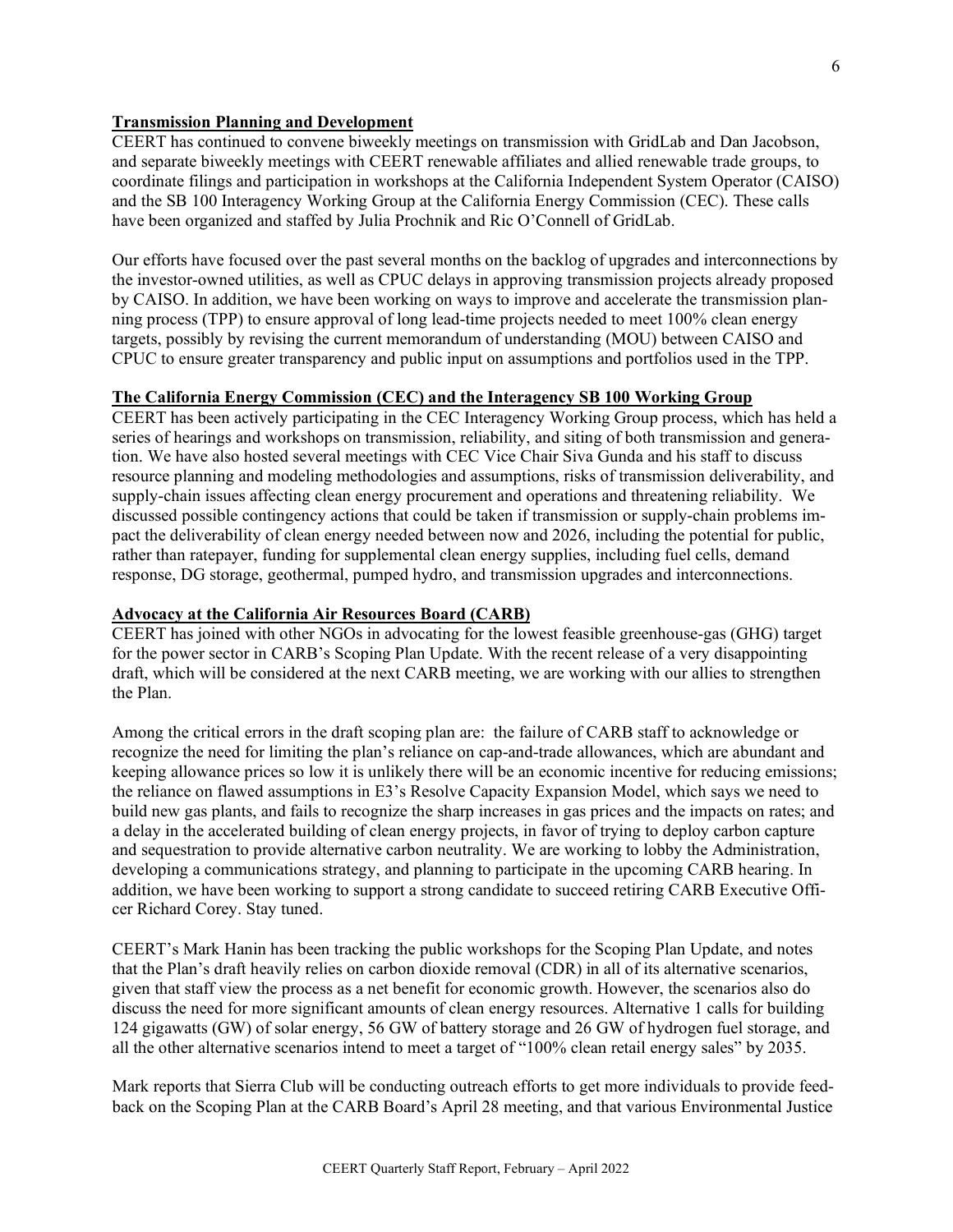Advisory Committees have sent a letter to CARB Chair Liane Randolph urging that the Scoping Plan conduct a robust public health equity analysis, prioritize direct emission reductions at the source, minimize reliance on climate policy dead ends, and invest in equitable community-driven solutions.

### **Discussions with the Governor's Office**

We have been engaging in several conversations with former CEC Commissioner Karen Douglas following her appointment as Senior Energy Advisor to the Governor. Her focus is to manage and coordinate the clean energy buildout, including transmission upgrades and expansions, permitting and planning, and interagency coordination. She is working closely with Jonathan Weisgall, Assembly Member Eddie Garcia, and others in the Administration on fiscal and regulatory incentives for the development of new geothermal projects and implementation of lithium recovery demonstration projects, all as part of the upcoming May revision of the Governor's budget.

# **Discussions with Local Government on Siting Clean Energy and Transmission Projects**

We have been working with CEERT Board Member Cara Martinson and colleagues from the County Supervisors Association and the Rural Counties Association on the idea of a collaborative convening among local governments, environmental and community leaders, and renewable project developers to identify barriers and opportunities, including better understanding of statewide clean energy needs and the potential for expanding community benefits.

# **Los Angeles Department of Water and Power (LADWP)**

V. John White and Jose Carmona have been participating in meetings of the Advisory Committee of LADWP's Strategic Long-Term Plan for 100% Clean Energy, and of the Equity Advisory Committee. These Advisory Committees are guiding the design and implementation of the integrated resource plan that will govern LADWP's procurement and transmission planning for the next 10 years. We have also been working with LADWP staff on possible measures to streamline transmission buildout and limit the potential for litigation.

# **Regional Grid Integration**

V. John White moderated a panel on "Regional Market Development: Advancement Toward a Western regional transmission operator (RTO)" at the recent California Clean Energy Procurement Summit. The panel discussed issues of cost, timing, and the need for greater coordination and renewable procurement, and examined the CAISO's and the Southwest Power Pool's real-time markets, the SPP's Western Energy Imbalance Service (WEIS), Northwest Power Pool's proposed capacity-sharing program, the Western Markets Exploratory Group, and the prospects for the CAISO Energy Day-Ahead Market (EDAM).

# **Long-Duration Energy Storage (LDES)**

CEERT monitored the recent CEC workshop on Long Duration Energy Storage Technologies, and is working with the CEC staff and other stakeholders on the implementation of the Governor's proposal for \$350 million over the next two years for long-duration energy storage demonstration projects, and on the implementation of SB 423 (Stern), which requires the CEC to do an assessment of zero-carbon firm energy resources, including LDES, geothermal, and offshore wind.

#### **Geothermal and Lithium Valley**

V. John White has been working with Jonathan Weisgall, Assemblymember Eddie Garcia and other stakeholders, including environmental justice, labor, and community organizations in the Imperial Valley. There has also been significant engagement with the Biden Administration, including site visits by key state and federal officials, including Secretary of Energy Jennifer Granholm. Among the issues being discussed are regulatory streamlining, fiscal incentives, workforce training, community benefits, and how best to engage environmental justice and community groups in the planning and environmental reviews of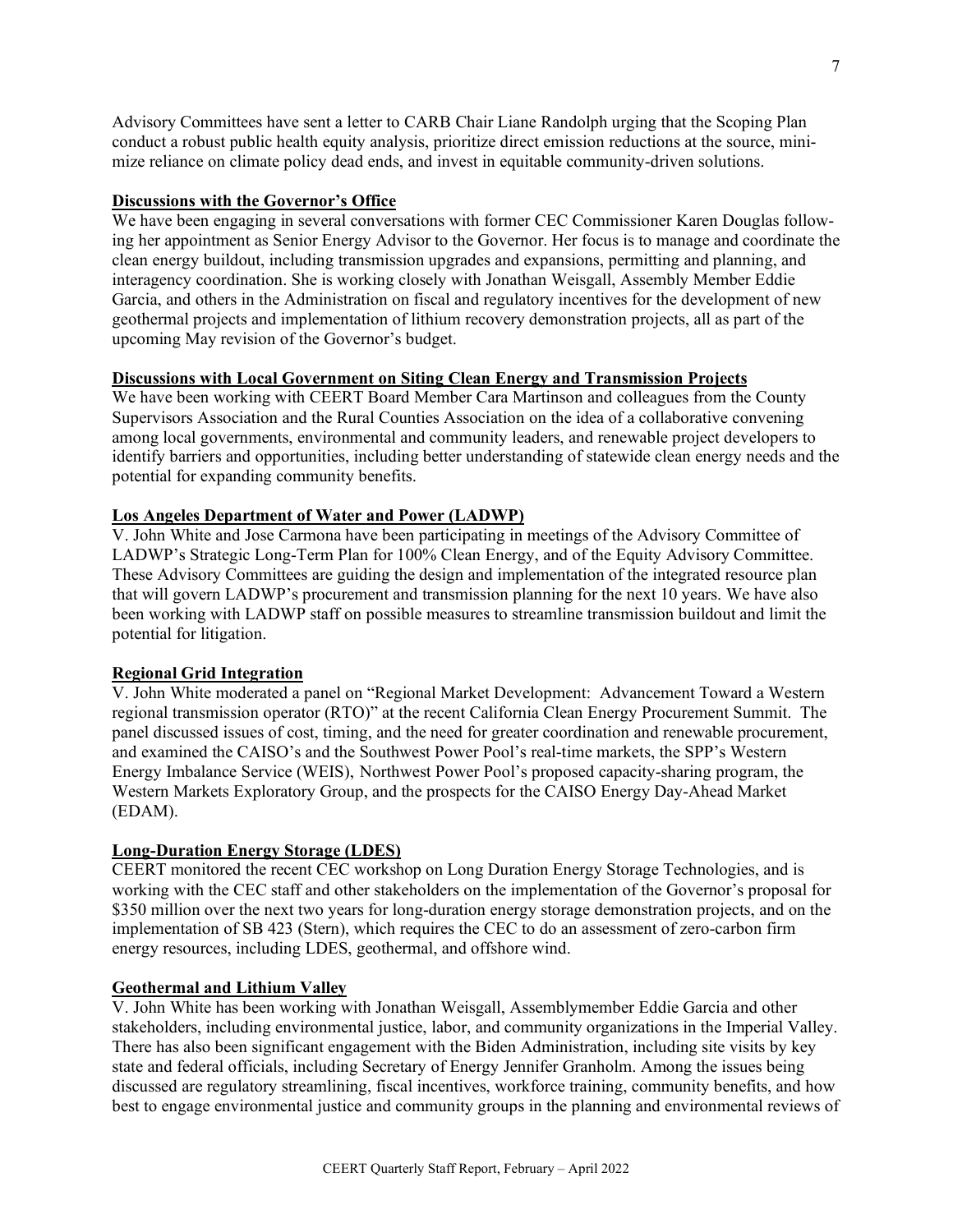geothermal and lithium recovery projects. In addition, V. John White attended a Symposium on the Salton Sea, sponsored by UC Riverside, that included discussions on the geologic history of the region and the potential of imported water from the Sea of Cortez, perhaps combined with a desalination plant.

### **Renewable Hydrogen**

CEERT's Maia Leroy and Benner Mullin have been collaborating on a paper identifying several aspects of hydrogen, including hydrogen feedstocks and end-uses, current industry tracking and reporting, and the policy framework for more hydrogen opportunities.

Hydrogen via green electrolysis is emerging as a promising renewable energy form with an abundance of applications. Today, hydrogen is largely used in the manufacturing and refining of several resources, including ammonia, methanol, and steel, and the majority of it is created using steam methane reforming (SMR) with fossil fuels. It may also be used as a fuel for combustion to power turbines, or fed into a fuel cell to power anything from small electronics to heavy-duty vehicles. It can be stored for long periods until needed to power such mechanisms, and therefore is a suitable battery replacement.

There are several not-insurmountable issues with hydrogen, including the possibility of it emitting nitrogen oxides (NOx) if combustion is not controlled, or the costly upgrades that would be needed for a largescale hydrogen pipeline. Most of these problems can be mitigated or avoided with logistical solutions, explored further in the paper.

Currently, the lack of infrastructure keeps clean, widespread hydrogen technology at a premature stage, though this will likely take a turn for the better with recent budget incentives for hydrogen at both the state and federal levels. The 2022-23 California Governor's budget proposes a \$100 million general fund over two years to advance the production of green hydrogen, and a tax credit, totaling \$100 million per year for three years, for entities opting in to develop green technologies (which includes hydrogen to reduce the use of natural gas). The Federal Infrastructure Bill additionally allocates \$9.5 billion for "clean hydrogen development," although its classification of *clean* hydrogen may disagree with that of others. Due to this elusive definition and other controversial practices in state energy policy, it is clear that there is much improvement to be made.

More details on these and other topics are covered in Leroy and Mullin's paper, available upon request from Maia Leroy [\(maia@ceert.org\)](mailto:maia@ceert.org).

#### **CERA Conference in Houston**

At the Cambridge Energy Research Associates Agora Conference in Houston, V. John White took part in a panel discussion with Jane Hotchkiss, Board Chair of Energy for the Common Good, on the role and potential applications of fusion energy. He also participated in a dinner organized by Michael Skelly, now with Grid United, an independent transmission developer. Among the guests were Julien Dumolin-Smith of Bank of American Clean Energy Finance and a new member of the PG&E board.

#### **Advocacy at the California Public Utilities Commission (CPUC)** *Summary of CEERT's Advocacy at the CPUC*

CEERT has been active in the following proceedings: Integrated Resource Planning (IRP) (R.20-05-003), Resource Adequacy (R.19-11-009 and R.21-10-002), Gas Reliability (R.20-01-007), Microgrids (R.19- 09-009), Aliso Canyon (I.17-02-002), Self-Generation Incentive Program (SGIP) (R.20-05-012), and Integrated Distributed Energy Resources (IDER) (R.14-10-003).

# *New Events at the CPUC*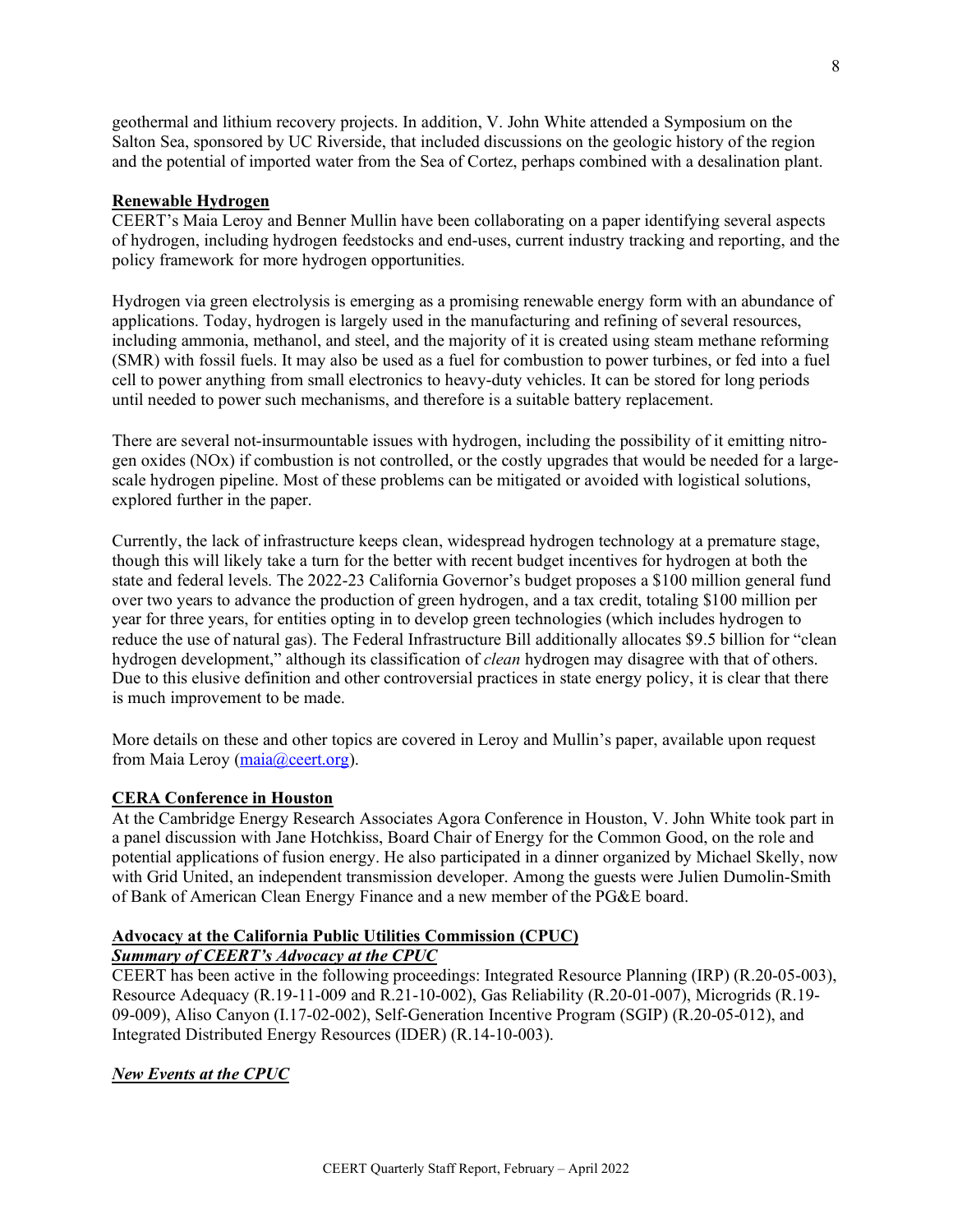In February and March, numerous parties submitted Applications for Approval of their 2024-2031 Energy Efficiency Business Plans and 2024-2027 Portfolio Plans. In March, PG&E submitted an Application for Approval of its 2023-2026 Clean Energy Optimization Pilot (CEOP). In April, the CPUC adopted the Environmental & Social Justice (ESJ) Action Plan 2.0 and the Distributed Energy Resources (DER) Action Plan 2.0. On May 2, PG&E, SCE, and SDG&E submitted Applications for Approval of Demand Response (DR) Programs for 2023-2027. These items are discussed in more detail below.

*2024-2031 Energy Efficiency Business Plans and 2024-2027 Portfolio Plans (A.22-02-005, et al.)* On February 15, PG&E submitted its **Application** for Approval of 2024-2031 EE Strategic Business Plan and 2024-2027 Portfolio Plan. On March 4, 2022, BayREN [\(A.22-03-003\)](https://docs.cpuc.ca.gov/PublishedDocs/Efile/G000/M456/K555/456555097.PDF), 3C-REN [\(A.22-03-004\)](https://docs.cpuc.ca.gov/PublishedDocs/Efile/G000/M456/K312/456312812.PDF), SDG&E [\(A.22-03-005\)](https://docs.cpuc.ca.gov/PublishedDocs/Efile/G000/M456/K544/456544230.PDF), SCE [\(A.22-03-007\)](https://docs.cpuc.ca.gov/PublishedDocs/Efile/G000/M456/K513/456513008.PDF), SoCalGas [\(A.22-03-008\)](https://docs.cpuc.ca.gov/PublishedDocs/Efile/G000/M456/K544/456544231.PDF), SoCalREN [\(A.22-03-011\)](https://docs.cpuc.ca.gov/PublishedDocs/Efile/G000/M460/K301/460301574.PDF), and MCE [\(A.22-03-012\)](https://docs.cpuc.ca.gov/PublishedDocs/Efile/G000/M459/K701/459701933.PDF) submitted Applications. In addition, Redwood Coast Energy Authority (RCEA) submitted a [Motion](https://docs.cpuc.ca.gov/PublishedDocs/Efile/G000/M456/K555/456555092.PDF) for Approval of Energy Efficiency Portfolio Application in R.13-11-005.

On March 17, Chief ALJ Simon issued a [Ruling](https://docs.cpuc.ca.gov/PublishedDocs/Efile/G000/M460/K301/460301245.PDF) Consolidating Proceedings; Preliminary Determining Category, Need for Hearings, and Assignment; and Setting Protest and Response Deadlines. This Ruling consolidates the above-identified Applications, and moves consideration of RCEA's Motion into this consolidated proceeding. A preliminary determination is that this is a ratesetting proceeding and that hearings may be necessary. Responses and Protests were submitted on April 25.

On April 4, ALJs Fitch and Kao issued a [Ruling](https://docs.cpuc.ca.gov/PublishedDocs/Efile/G000/M465/K562/465562431.PDF) that sets a Prehearing Conference (PHC) for May 17 to determine the scope and schedule for the proceeding.

On April 15, the Public Advocates Office submitted a Motion to Consolidate SCE's EE Business Plan Application (A.22-03-007) and its Building Electrification Programs Application (A.21-12-009). The Motion argues that consolidation of the Applications would facilitate the efficient consideration of both proceedings. On April 25, Replies to the Responses and Protests to the Applications were submitted.

#### *PG&E Clean Energy Optimization Pilot* (*CEOP) (A.22-03-006)*

On March 4, PG&E submitted its [Application](https://docs.cpuc.ca.gov/PublishedDocs/Efile/G000/M456/K277/456277967.PDF) for Approval of its 2023-2026 CEOP. On April 4, the Regents of the University of California submitted a [Response](https://docs.cpuc.ca.gov/PublishedDocs/Efile/G000/M465/K562/465562300.PDF) to the Application. On April 8, Public Advocates Office (PAO) submitted a [Protest](https://docs.cpuc.ca.gov/PublishedDocs/Efile/G000/M465/K593/465593815.PDF) and SCE submitted a [Response](https://docs.cpuc.ca.gov/PublishedDocs/Efile/G000/M465/K588/465588977.PDF) to the Application. PAO protests because PG&E does not demonstrate that the proposed budget and duration for its CEOP is reasonable. PAO also asks for an explanation of why the project qualifies under P.U. Code Section 748.5(c) or why the project is best funded using GHG allowance revenues instead of ordinary recovery through rates. SCE supports PG&E's Application and argues that the CEOP aligns with California's overall clean energy objectives.

On April 18, PG&E submitted a [Reply](https://docs.cpuc.ca.gov/PublishedDocs/Efile/G000/M468/K814/468814006.PDF) to the Responses and Protest. PG&E generally does not oppose PAO's list of issues anticipated to be within the scope of the proceeding, and proposes a scope of the proposed policy track for a longer-term program.

A Prehearing Conference was held on April 28. The scope of issues discussed include (1) whether the CEOP is compliant with applicable statutes related to the use of Cap-and-Trade allowance revenues for clean energy and energy efficiency projects; (2) whether the CEOP meets D.14-10-033's requirements for clean energy and energy efficiency projects to demonstrate that existing funds are available to fund the proposed pilot, explain why the project qualifies under P.U. Code Section 748.5(c), explain why the project is best funded to use GHG allowance revenues instead of ordinary recovery through rates, reference the Forecast Clean Energy Amount, and explain why the proposed pilot is reasonable; (3) whether there are safety concerns; and (4) impacts on environmental and social justice communities. The proposed proceeding schedule is as follows: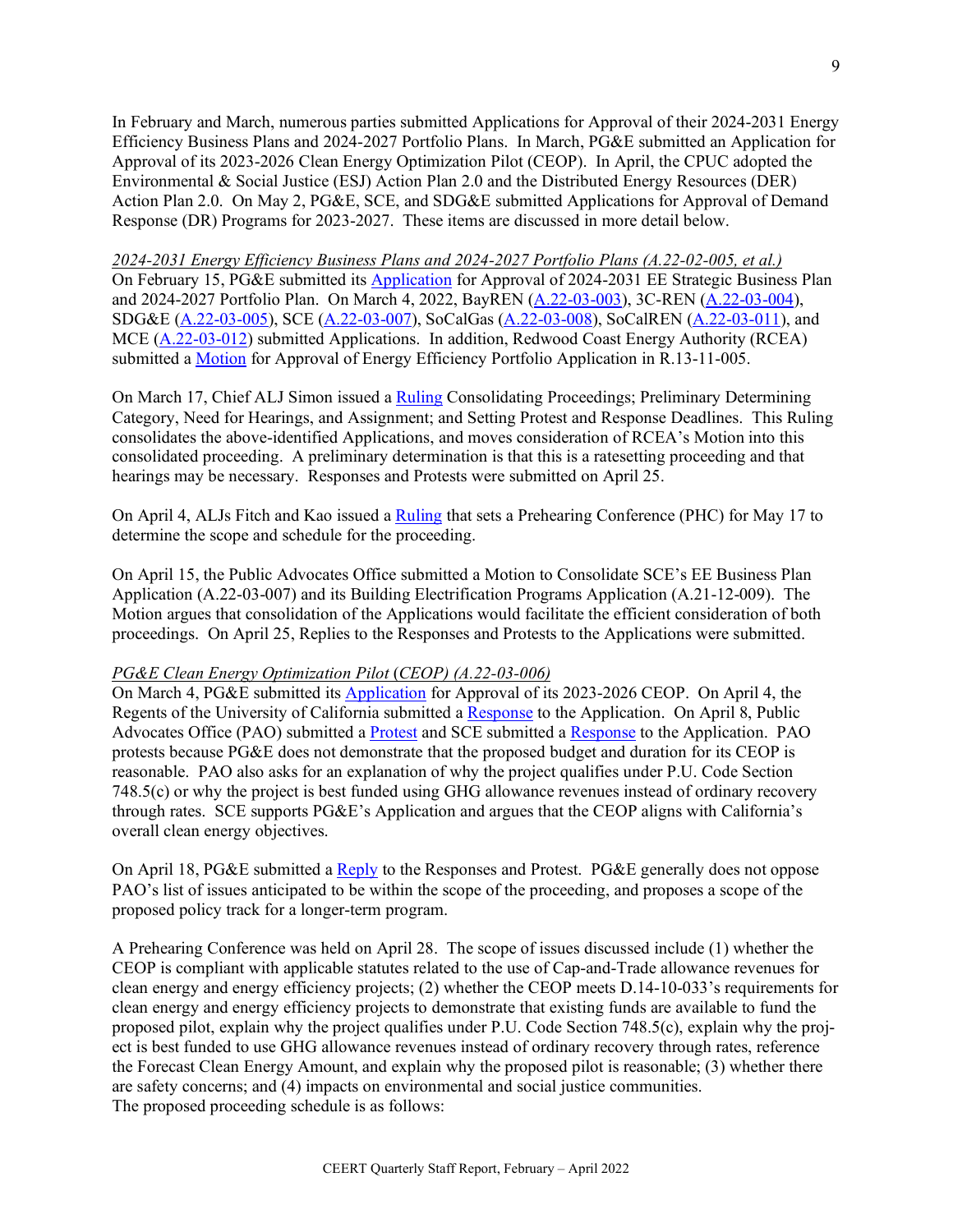- August 24: Direct Testimony
- September 26: Rebuttal Testimony
- October 10: Meet and Confer
- October 17: Joint Case Management Statement
- November 7-11: Evidentiary Hearings
- December 5: Opening Briefs
- December 19: Reply Briefs

The issues and schedule will be finalized in an upcoming Scoping Memo.

## *Environmental and Social Justice (ESJ) Action Plan 2.0*

On April 7, the CPUC voted to adopt th[e ESJ Action Plan Version 2.0.](https://cedmc.us5.list-manage.com/track/click?u=44b52bd5b1c697ba65b452dcc&id=a42b464471&e=94fa4f3c3b) There are nine updated goals and objectives:

- 1. Consistently integrate equity and access considerations throughout CPUC regulatory landscape
- 2. Increase investment in clean energy resources to benefit ESJ communities, especially to improve local air quality and public health
- 3. Strive to improve access to high-quality water, communications, and transportation services for ESJ communities
- 4. Increase climate resiliency for ESJ communities
- 5. Enhance outreach and public participation opportunities for ESJ communities to meaningfully participate in the CPUC's decision-making process and benefit from CPUC programs
- 6. Enhance enforcement to ensure safety and consumer protection for all, especially for ESJ communities
- 7. Promote high road career paths and economic opportunity for residents of ESJ communities
- 8. Improve training and staff development related to environmental and social justice issues within the CPUC's jurisdiction
- 9. Monitor the CPUC's environmental and social justice efforts to evaluate how they are achieving their objectives

# *Distributed Energy Resources (DER) Action Plan 2.0*

On April 21, the CPUC voted to adopt the DER Action Plan 2.0, which can be found [HERE.](https://www.cpuc.ca.gov/about-cpuc/divisions/energy-division/der-action-plan) The Plan covers actions in the 2022-2026 period, and is divided into four tracks: load flexibility and rates, grid infrastructure, market integration, and DER customer programs.

# *Demand Response (DR) Applications (A.22-05-XXX, et al.)*

On May 2, PG&E, SCE, and SDG&E filed their Applications for Approval of their DR Programs, Pilots, and Budgets for Program Years 2023-2027. All three investor-owned utilities (IOUs) asked for an expedited schedule.

## **CPUC Energy Planning and Procurement and Resource Adequacy**

### *Integrated Resource Planning (IRP) (R.20-05-003) and Procurement-Related Activities*

Throughout this proceeding, CEERT has urged the CPUC to adopt a 30 million metric ton (MMT) greenhouse gas (GHG) target, and to find that fossil-fueled generation is not needed in the Preferred System Plan (PSP). We have also argued that Aliso Canyon must be closed as soon as possible.

On February 10, the CPUC issued [D.22-02-004](https://docs.cpuc.ca.gov/PublishedDocs/Published/G000/M451/K412/451412947.PDF), which adopts the 2021 Preferred System Plan (PSP). [Attachment A](https://docs.cpuc.ca.gov/PublishedDocs/Published/G000/M451/K485/451485713.PDF) to the Decision are Modeling Assumptions for the 2022-2023 Transmission Planning Process. The Decision evaluates the 2020 individual IRP filings of all the load-serving entities (LSEs) under the CPUC's IRP purview, and adopts a PSP portfolio that meets a statewide 38 MMT GHG target for the electric sector in 2030. This portfolio was developed first as an aggregation of the individual IRPs of all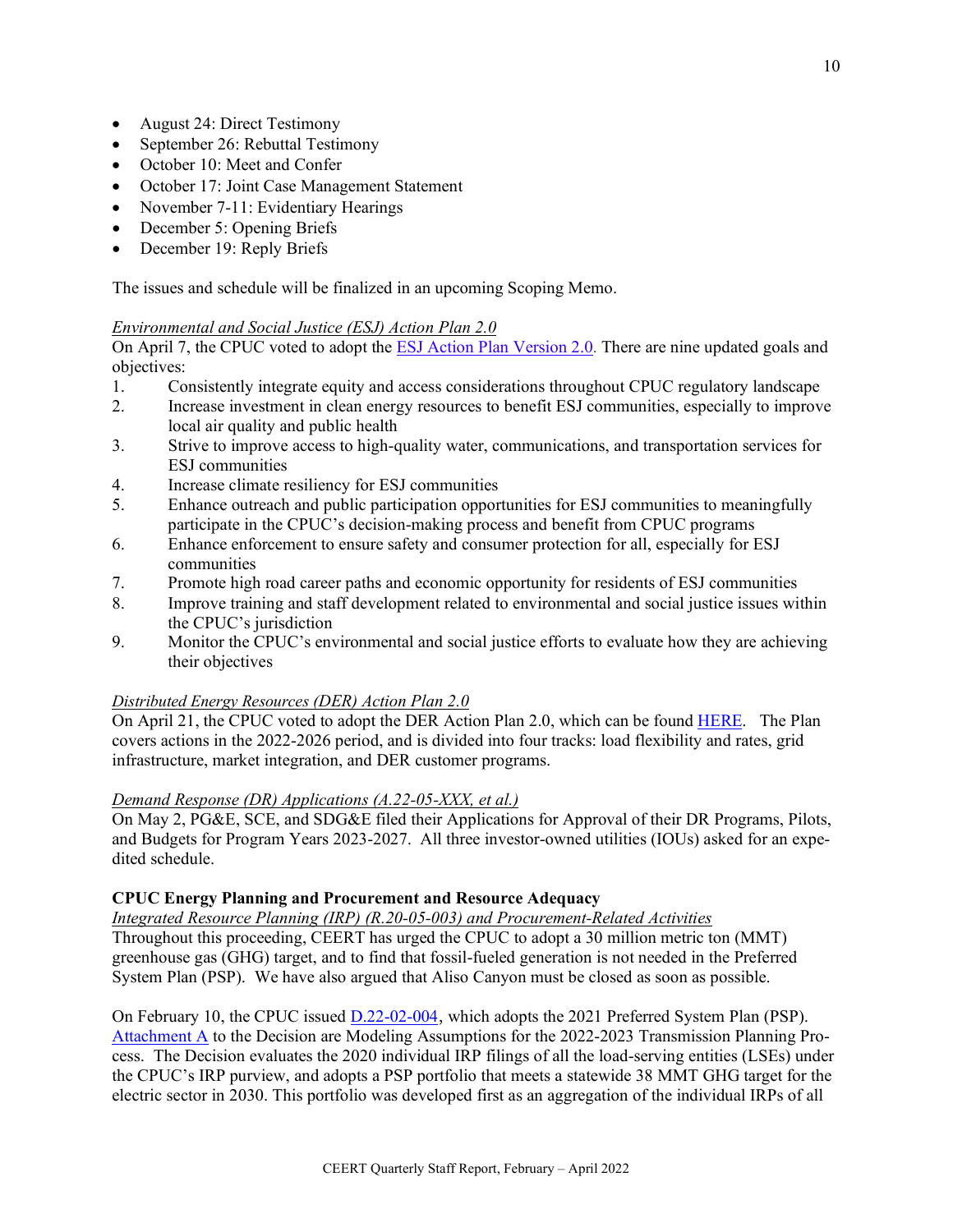LSEs, reflecting the resource preferences of those LSEs. However, there will be more opportunities in the proceeding to urge the CPUC to adopt a lower GHG target more quickly.

On March 29, ALJ Fitch issued a [Proposed Decision](https://docs.cpuc.ca.gov/PublishedDocs/Efile/G000/M463/K620/463620618.PDF) (PD) on a Modified Cost Adjustment Mechanism (MCAM) for Opt-Out and Backstop Procurement Obligations. The PD adopts a MCAM to ensure that the net costs of electric resource procurement obligations mandated in D.19-11-016 and D.21-06-035 are allocated and recovered in a fair, economical, and legally compliant manner. The CPUC authorizes the use of non-bypassable customer charges as the means through which to recover above-market MCAM costs, while assigning the costs of the associated resource adequacy and renewable energy benefits at the relevant market price benchmark to the non-utility LSEs.

The MCAM adopted therein sets forth governing principles and methodologies whereby the costs associated with this incremental procurement conducted by the incumbent IOUs on behalf of other non-IOU LSEs will be allocated and recovered, and sets precedent for any future backstop procurement authorized in the IRP process in the future, unless and until the CPUC adopts a more comprehensive programmatic approach to IRP procurement authorizations. Opening Comments were submitted on April 18 and Reply Comments on April 25.

On April 20, ALJ Fitch issued a [Ruling](https://docs.cpuc.ca.gov/PublishedDocs/Efile/G000/M469/K615/469615281.PDF) that establishes a process by which LSEs may update their load forecasts, leading to final load forecasts and GHG emissions benchmarks, for purposes of the filing of the individual integrated resource plans due from all LSEs on November 1. The Ruling also seeks party feedback on the GHG-emissions planning targets for the electric sector in 2035. All LSEs wishing to modify their load forecasts shall file and serve energy and peak demand load forecast templates in this proceeding and submit them to CPUC and CEC Staff no later than May 16. If appropriate for the data being filed as detailed further in the ruling, all LSEs may file their templates under seal without the need to file a separate motion seeking confidential treatment. If an LSE is satisfied with its load forecast from the CEC, it may simply state this in its filed written comments by May 16 without filing a new template. Opening Comments on the proposed electric sector GHG targets in 2035 were due on May 16, and Reply Comments on the GHG targets and LSE energy and peak demand forecast filings on May 23.

#### *Resource Adequacy (RA) (R.19-11-009/R.21-10-002)*

On January 21, several parties and [Energy Division](https://docs.cpuc.ca.gov/PublishedDocs/Efile/G000/M443/K642/443642668.PDF) submitted Phase 2 proposals. A Workshop on these proposals was held on February 4. CEERT submitted [Opening Comments](https://docs.cpuc.ca.gov/PublishedDocs/Efile/G000/M450/K123/450123647.PDF) on February 14, urging the CPUC to adopt the Joint Distributed Energy Resource (DER) Parties' Phase 2 Proposal, and agreeing with the California Efficiency + Demand Management Council on Load Impact Protocols (LIPs). We submitted [Reply Comments](https://docs.cpuc.ca.gov/PublishedDocs/Efile/G000/M453/K953/453953371.PDF) on February 24, agreeing with parties that support the Joint DER Parties Phase 2 Proposal and recommending that the CPUC consider comments on the CEC Qualifying Capacity of Supply-Side Demand Response Working Group Report before making any modifications to the LIPs.

On January 27, Chief ALJ Simon issued a [Notice of Reassignment](https://docs.cpuc.ca.gov/PublishedDocs/Efile/G000/M444/K123/444123839.PDF) advising that R.21-10-002 has been reassigned from former CPUC President Batjer to current CPUC President Reynolds. On January 28, Chief ALJ Simon issued a [Notice of Reassignment](https://docs.cpuc.ca.gov/PublishedDocs/Efile/G000/M445/K653/445653175.PDF) doing the same in R.19-11-009.

On February 10, ALJ Chiv issued a [Proposed Decision](https://docs.cpuc.ca.gov/PublishedDocs/Efile/G000/M449/K438/449438092.PDF) on Phase 1 of the Implementation Track adopting modifications to the Central Procurement Entity (CPE) structure, including revisions to the requirements for self-shown local resources, revisions to the CPE's solicitation selection criteria, and revisions to the CPE procurement timeline. Opening Comments were submitted on March 2 and Reply Comments were submitted on March 7. Final Decision [D.22-03-034](https://docs.cpuc.ca.gov/PublishedDocs/Published/G000/M460/K580/460580209.PDF) was issued on March 18.

On February 18, ALJ Chiv issued a [Ruling](https://docs.cpuc.ca.gov/PublishedDocs/Efile/G000/M452/K751/452751292.PDF) which sought comment on the Energy Division's Loss of Load Expectation (LOLE) [Study](https://docs.cpuc.ca.gov/PublishedDocs/Efile/G000/M452/K750/452750851.PDF) and the CEC's QC of Supply-Side DR Working Group Interim [Report.](https://docs.cpuc.ca.gov/PublishedDocs/Efile/G000/M452/K750/452750521.PDF)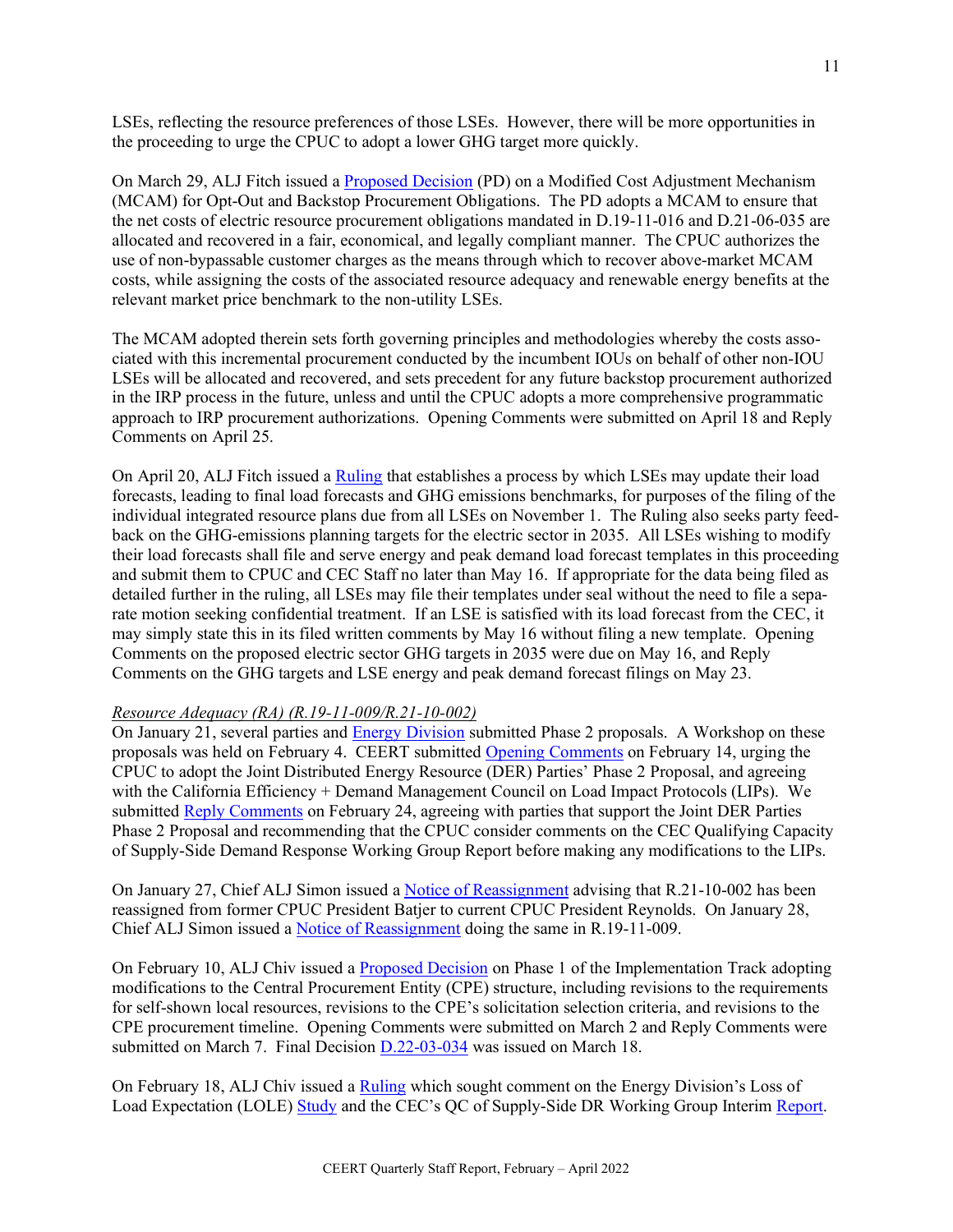Opening Comments were submitted on March 14 and Reply Comments on March 22. Comments on the Draft 2023 Local Capacity Requirement Report were submitted on April 22.

On March 4, ALJ Chiv issued a [Ruling](https://docs.cpuc.ca.gov/PublishedDocs/Efile/G000/M456/K544/456544155.PDF) Seeking Comments on the Future of RA Working Grou[p Report](https://docs.cpuc.ca.gov/PublishedDocs/Efile/G000/M456/K578/456578904.PDF) and the LCR Working Grou[p Report.](https://docs.cpuc.ca.gov/PublishedDocs/Efile/G000/M456/K555/456555080.PDF) Opening Comments on the LCR Working Group Report were submitted on March 14 and Reply Comments on March 22. On March 24, 2022, CEERT submitted [Opening Comments](https://docs.cpuc.ca.gov/PublishedDocs/Efile/G000/M462/K437/462437757.PDF) on the Future of RA Working Group Report.

CEERT supports the Southern California Edison (SCE) proposal for monthly slices of 24 hours, and we recommended testing a new compliance reporting template in compliance year 2023 to enable LSEs to report on resources that are procured for 2024 in a way that can assure the CPUC Staff that the Hourly Slice of Day Framework is robust across all parts of the state. On April 1, CEERT submitted Reply [Comments,](https://docs.cpuc.ca.gov/PublishedDocs/Efile/G000/M465/K578/465578370.PDF) arguing that the Gridwell Proposal does not comply with D.21-07-014. We also argued that energy deliverability in off-peak hours must be addressed, and that policies promoting the closure of gas power plants in disadvantaged communities need to be coordinated across multiple proceedings.

On April 7, the California Independent System Operator (CAISO) submitted its [Draft Local](https://docs.cpuc.ca.gov/PublishedDocs/Efile/G000/M466/K270/466270216.PDF) Capacity [Technical Analysis for 2023.](https://docs.cpuc.ca.gov/PublishedDocs/Efile/G000/M466/K270/466270216.PDF)

On April 17, the CPUC adopted [a Revised Proposed Decision](https://docs.cpuc.ca.gov/PublishedDocs/Published/G000/M469/K752/469752443.PDF) Denying the Petition for Modification (PFM) of OhmConnect of [D.20-06-031.](https://docs.cpuc.ca.gov/PublishedDocs/Published/G000/M342/K083/342083913.PDF) In its PFM, OhmConnect argued that D.20-06-031 should be modified to increase the DR bucket cap from 8.3% to 11.3%. The Decision finds that Rule 16.4(d) requires a PFM to be filed within one year of the decision, and if more than a year has elapsed, the PFM must explain why it could not have been presented within the year. Rule 16.4(b) requires that any allegations of new or changed facts must be supported by an appropriate declaration or affidavit. The Decision denies the PFM because it failed to satisfy the requirements of Rules 16.4(b) and 16.4(d).

On April 28, ALJ Chiv issued a [Ruling](https://docs.cpuc.ca.gov/PublishedDocs/Efile/G000/M472/K478/472478625.PDF) Modifying Schedule for Flexible Capacity Requirement (FCR) Issues. CAISO had stated that it currently plans to finalize the 2023 Flexible Capacity Needs Assessment by mid-May. This means that the FCR Report may not be incorporated into the upcoming proposed decision, expected to issue on May 20, and it may be necessary to issue a separate decision on the FCR Report. Therefore, the schedule for FCR issues is modified as below:

- May 6: Comments on final 2023 Local Capacity Requirement (LCR) Report
- May 13: Reply Comments on final 2023 LCR Report
- Mid-May: CAISO final 2023 FCR Report filed
- 2<sup>nd</sup> Business Day after the date CAISO files its FCR Report: Comments on final 2023 FCR Report

#### *Grid for High Distributed Energy Resource (DER) (R.21-06-017)*

There has not been a significant amount of activity in this proceeding since our last Quarterly Report. However, on May 3, Gridworks and the CPUC Energy Division hosted a workshop kicking off Track Two of this proceeding. Pursuant to the [Scoping Memo,](https://docs.cpuc.ca.gov/PublishedDocs/Efile/G000/M422/K949/422949772.PDF) Track Two will cover distribution system operator roles and responsibilities. All available workshop materials can be found [HERE.](https://gridworks.org/initiatives/california-future-grid-study/)

#### **CPUC Gas System and Grid Initiatives**

## *Aliso Canyon (I.17-02-002)*

On January 19, ALJ Zhang issued a [Ruling](https://docs.cpuc.ca.gov/PublishedDocs/Efile/G000/M442/K975/442975829.PDF) entering into the record Aliso Canyon Investigation 17-02- 002, [Phase 3 Report,](https://docs.cpuc.ca.gov/PublishedDocs/Efile/G000/M443/K009/443009051.PDF) and requesting Comments. Opening Comments were submitted on February 16 and Reply Comments on March 2.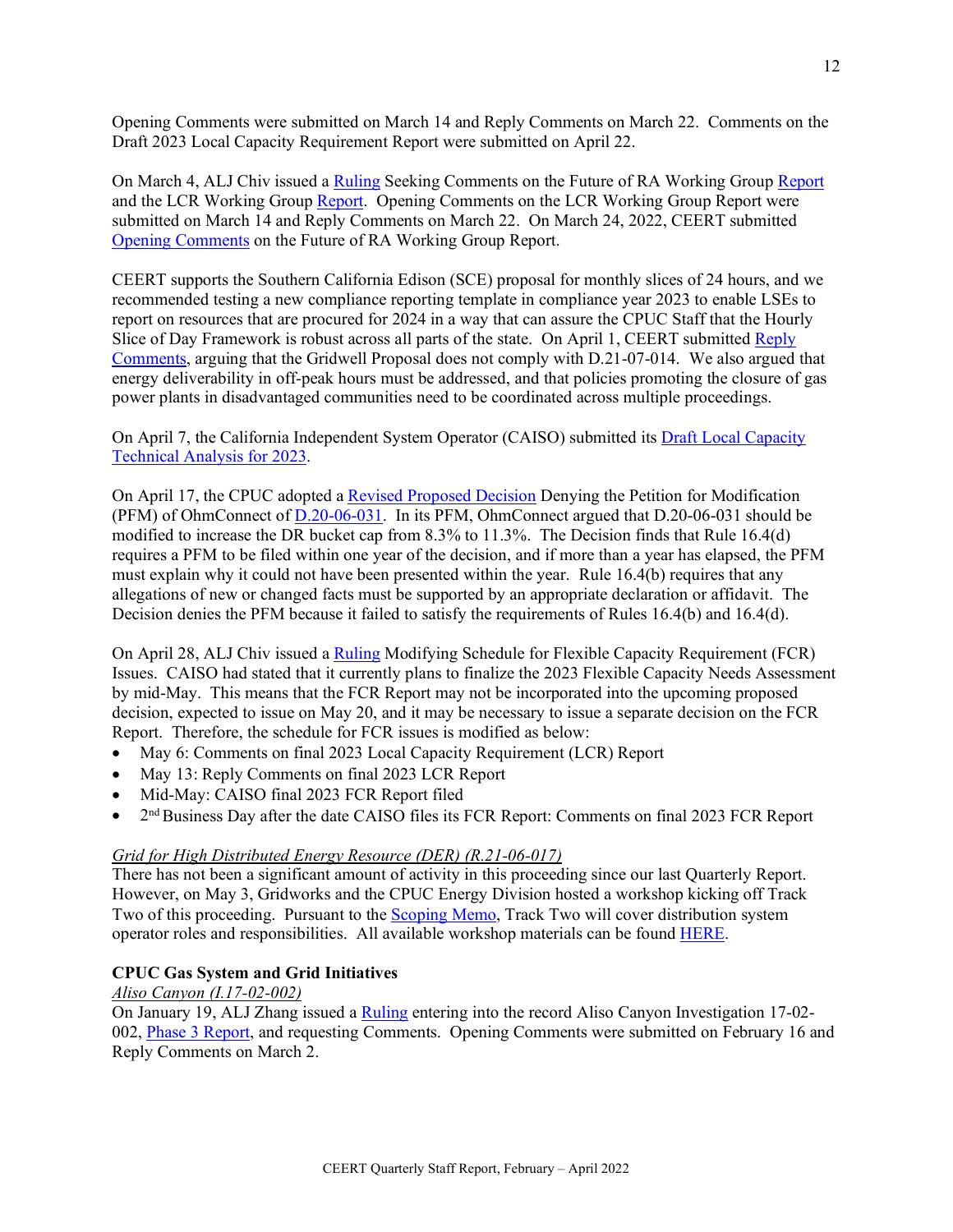On February 9, ALJ Zhang issued a [Ruling](https://docs.cpuc.ca.gov/PublishedDocs/Efile/G000/M449/K511/449511926.PDF) Entering into the Record Aliso Canyon Investigation 17-02- 002 Phase 2: Additional Modeling Report, and requesting Comments. Opening Comments on the Report were submitted on March 1 and Reply Comments on March 15.

#### *Gas Reliability and System Planning (R.20-01-007)*

On January 5, Commissioner Shiroma issued an [Amended Scoping Memo](https://docs.cpuc.ca.gov/PublishedDocs/Efile/G000/M436/K692/436692151.PDF) and Ruling that identifies issues in Track 2a: Gas Infrastructure; Track 2b: Equity, Rate Design, Gas Revenues, Safety, and Workforce Issues; and Track 2c: Data, Process.

On February 4, ALJ Goldberg issued a [Ruling](https://docs.cpuc.ca.gov/PublishedDocs/Efile/G000/M447/K256/447256423.PDF) Setting Briefing Dates for Track 2a, Scoping Question A. Pursuant to this Ruling, Opening Briefs were submitted on February 28 and Reply Briefs on April 1.

On February 9, ALJs Bemesderfer and Goldberg issued a [Ruling](https://docs.cpuc.ca.gov/PublishedDocs/Efile/G000/M449/K785/449785829.PDF) Seeking Data from California's Gas Utilities, and on March 1, the ALJs issued a [Revised Ruling](https://docs.cpuc.ca.gov/PublishedDocs/Efile/G000/M455/K736/455736679.PDF) directing PG&E, SoCalGas, SDG&E, and Southwest Gas to provide specified information about their gas systems by April 22, and encouraging gas utilities owned by Long Beach, Palo Alto, and Vernon to provide the same information by April 22.

On March 1, ALJs Bemesderfer and Goldberg issued a [Ruling](https://docs.cpuc.ca.gov/PublishedDocs/Efile/G000/M455/K677/455677069.PDF) that includes Energy Division's Draft Workshop [Report](https://docs.cpuc.ca.gov/PublishedDocs/Efile/G000/M454/K981/454981991.PDF) for Track 2a, and orders PG&E, SoCalGas and Southwest Gas to propose safety parameters and regulatory processes to de-rate pipelines on their system from transmission to distribution. The Ruling directs parties to respond to a remaining question from the Workshop: what should the regulatory process be for de-rating a transmission pipeline to a distribution pipeline? Responses and Comments on the Draft Workshop Report were submitted on March 15.

On March 18, 2022, ALJs Bemesderfer and Goldberg issued a [Proposed Decision](https://docs.cpuc.ca.gov/PublishedDocs/Efile/G000/M454/K981/454981991.PDF) (PD) that extends the SoCalGas Rule 30 Operational Flow Order (OFO) winter noncompliance penalty structure adopted in D.19-05-030 and extended by D.21-11-021 to year-round, and makes it applicable to SoCalGas, SDG&E, and PG&E service territories. Opening Comments were submitted on April 7 and Reply Comments on April 12. The PD was issued as [D.22-04-042](https://docs.cpuc.ca.gov/PublishedDocs/Published/G000/M470/K481/470481237.PDF) on April 22.

On March 24, ALJ Goldberg issued a [Ruling](https://docs.cpuc.ca.gov/PublishedDocs/Efile/G000/M462/K269/462269927.PDF) noticing a March 29 Equity Workshop that addressed equity challenges relating to the gas transition, with perspectives from a number of California communities. The Ruling also directed Southwest Gas Corporation to file a Draft Workshop Report by May 6.

On April 15, ALJ Bemesderfer issued a [Ruling](https://docs.cpuc.ca.gov/PublishedDocs/Efile/G000/M468/K500/468500090.PDF) Granting the Joint Motion of PG&E, SDG&E, SoCalGas, and Southwest Gas Corporation for an extension to May 20 to submit gas distribution system and gas consumption information.

#### *Microgrids (R.19-09-009)*

There has not been a significant amount of activity in this proceeding since our last Quarterly Report.

#### *Self-Generation Incentive Program (SGIP) (R.20-05-012)*

On April 11, the CPUC issued [D.22-04-036,](https://docs.cpuc.ca.gov/PublishedDocs/Published/G000/M467/K581/467581288.PDF) which approves final budgets, incentive levels and other program requirements for the SGIP Heat Pump Water Heater (HPWH) program adopted in D.19-09-027 and D.20-01-021. Of the \$44.7 million in SGIP HPWH funds, the CPUC allocates \$4.7 million toward administration of the program and \$40 million toward HPWH incentives. The \$40 million in HPWH incentive funds includes \$19 million to each of the general market residential and equity residential customer segments, and \$2 million for nonresidential unitary HPWH incentives, e.g., for small businesses.

The decision allocates an additional \$40 million in 2023 gas Cap-and-Trade allowance proceeds to the SGIP HPHW program for a total SGIP HPWH program budget of \$84.7 million. It also adopts detailed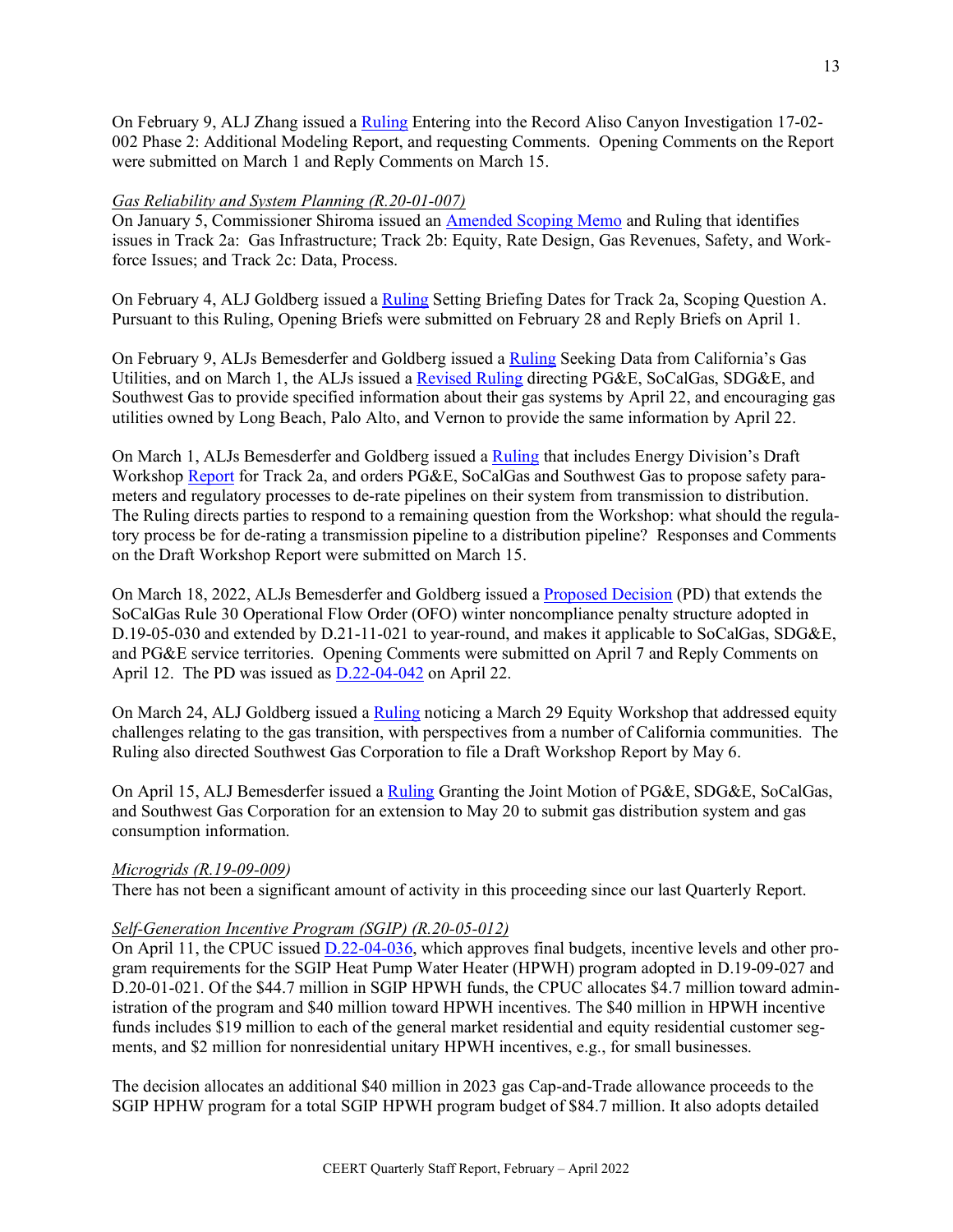appliance, installation, and load shifting requirements, and electric panel and electrical service upgrade incentives and requirements for these customer segments. Customers using SGIP HPWH incentives are required to enroll in a qualified demand response program. The CPUC prohibits use of SGIP HPWH program funds toward commercial central HPWH system incentives.

The CPUC adopts a single statewide program administrator/program implementor (PA/PI) structure for the SGIP HPWH program. CPUC Staff will select the SGIP HPWH PA/PI through a competitive request for proposal process that will be administered by Southern California Edison. SCE shall enter into a contract with the vendor for the selected PA/PI and will be responsible for collecting and disbursing funding. The PA/PI shall be solely selected and managed by CPUC Staff.

The CPUC requires the selected SGIP HPWH PA/PI to develop and implement an eligible contractor list that tracks and prioritizes in search results those contractors with preferred workforce training and development practices or that are located in a disadvantaged community. The CPUC adopts additional requirements, including measurement and evaluation of the GHG and other benefits of the HPWH incentives.

#### *Integrated Distributed Energy Resources (IDER) (R.14-10-003)*

On March 30, ALJ Hymes issued a [Proposed Decision](https://docs.cpuc.ca.gov/PublishedDocs/Efile/G000/M461/K182/461182382.PDF) (PD) Adopting Changes to the Avoided Cost Calculator (ACC). The CPUC anticipates establishing a successor to this proceeding devoted to the valuation of distributed energy resources (DERs). This PD calls for continued discussion in the successor proceeding of guiding principles, guidelines for sensitivity cases, further investigation of the staff-proposed Market Equilibrium Approach, development of alternative methods for allocating distribution costs, methods to properly value GHG-emissions avoided costs, and a review of potential improvements to the GHG rebalancing method.

Parties in this proceeding spoke about the need for improved transparency in future updates of the ACC. Hence, this PD adopts a schedule that provides a final staff proposal at the beginning of the process, additional opportunities for data requests, and additional and longer review of data produced using inputs from the IRP proceeding. With respect to the update of the 2022 ACC, the PD recognizes the growth of building and transportation electrification and prepares for such a future by removing DERs' load growth from the "No New DER" Scenario, creating an avoided gas infrastructure cost, and adopting an interim gas-specific GHG adder.

Parties highlighted the need for accuracy. Hence, other revisions to the ACC strived for improved accuracy, including adoption of a new annualization approach using the National Economic Research Association method and allocation of generation capacity values using the production cost modeling from the IRP proceeding. A theme throughout this decision is the importance of aligning the ACC with the IRP proceeding. The CPUC's intent in adopting this alignment is to ensure that all resources are evaluated equally, be they DERs or supply-side resources. Therefore, the decision adopts the policy that the update of the ACC will rely on an adopted Reference System Plan or Preferred System Plan.

Opening Comments were submitted on April 19 and Reply Comments on April 25.

## **Other CPUC Proceedings CEERT Continues to Track**

As noted in previous Quarterly Reports, CEERT is either a party to or on the service list for numerous CPUC proceedings that have required or could require CEERT participation, and CEERT continues to track them in anticipation of participating now or in the future.

Because these proceedings were not the focus of CEERT's efforts from February – April 2022, only limited information about them is provided here, but is available from CEERT's regulatory counsel,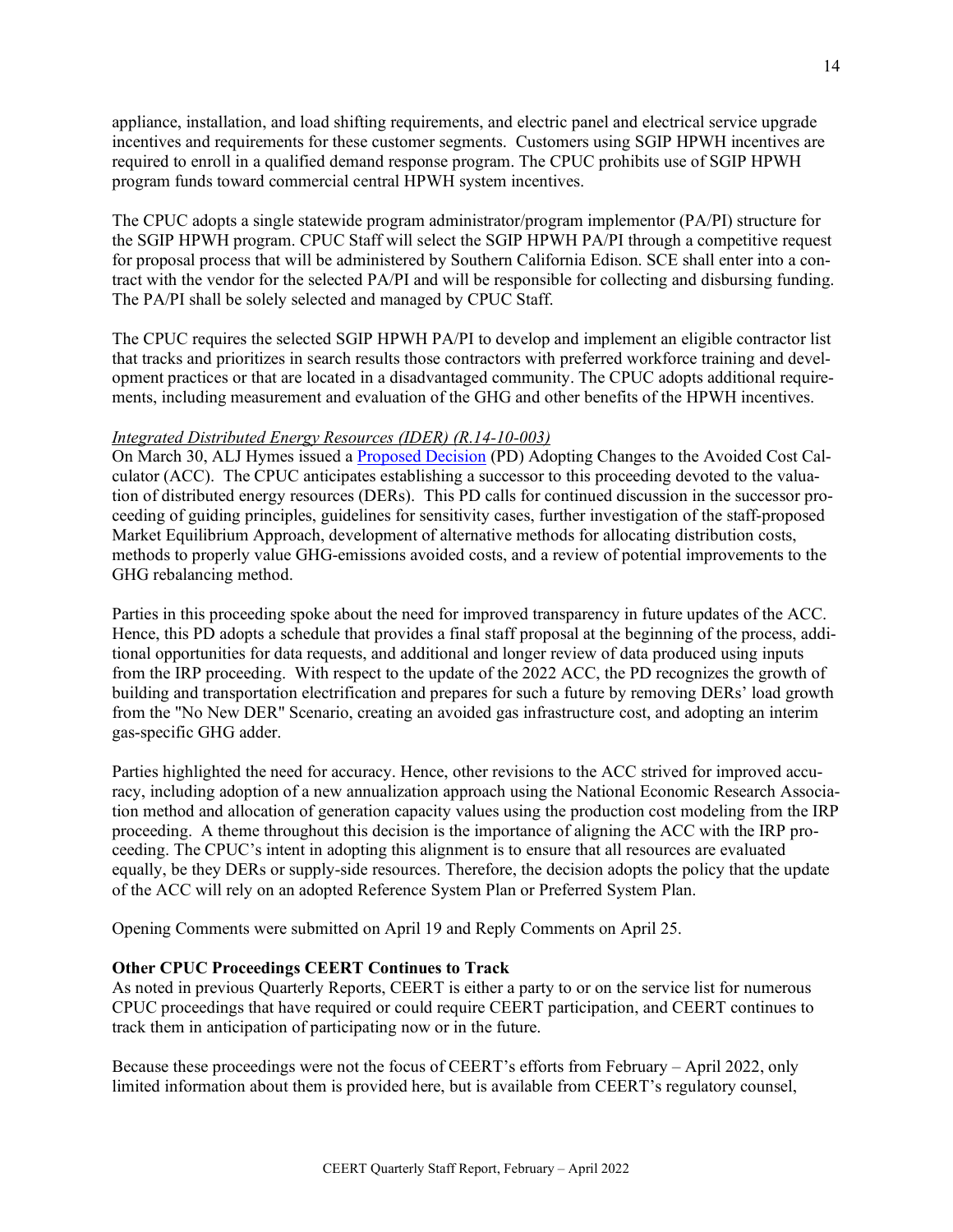Megan Myers [\(meganmmyers@yahoo.com\)](mailto:meganmmyers@yahoo.com) or Sara Myers at [\(ssmyers@att.net.](mailto:ssmyers@att.net)) Please do not hesitate to contact them for information on any of the following proceedings as to status or next steps.

## *Net Energy Metering (NEM) (R.20-08-020)*

As previously reported, on December 13, ALJ Hymes issued a [Proposed Decision](https://docs.cpuc.ca.gov/PublishedDocs/Efile/G000/M430/K903/430903088.PDF) revising the NEM tariff and subtariffs to balance the multiple requirements of P.U. Code Section 2827.1 and the needs of the grid, the environment, participating ratepayers, and all other ratepayers. At every CPUC Business Meeting since this item was issued there have been numerous members of the public who have spoken out against the Proposed Decision. Oral Argument was scheduled for January 12, but on January 11 ALJ Hymes emailed that the Oral Argument was cancelled and would be rescheduled.

#### *PG&E's Regionalization (A.20-06-011)*

On April 18, ALJ Stevens issued a **Proposed Decision** (PD) approving, with conditions, the August 31, 202[1 Motion](https://docs.cpuc.ca.gov/PublishedDocs/Efile/G000/M467/K827/467827209.PDF) to adopt a multiparty settlement agreement (MPSA) among PG&E, the California Farm Bureau Federation, the California Large Energy Consumers Association, the Center for Accessible Technology, the Coalition of California Utility Employees, the Public Advocates Office, the Small Business Utility Advocates, and William B. Abrams. The MPSA proposes to approve PG&E's updated Regionalization Proposal, with additional conditions, to create regions for PG&E's operations designed to enhance its ability to meet its safety obligations. The PD also approves, without conditions, a second settlement agreement [\(SSJIDA\)](https://docs.cpuc.ca.gov/PublishedDocs/Efile/G000/M469/K615/469615152.PDF) between PG&E and the South San Joaquin Irrigation District, included in the August 31, 2021 motion. Opening Comments were due on May 9 and Reply Comments on May 16.

On April 20, ALJ Stevens issued a [Ruling](https://docs.cpuc.ca.gov/PublishedDocs/Efile/G000/M469/K450/469450264.PDF) Noting Procedural Next Steps. The Ruling directs the settling parties to the MPSA to address whether the modification stated in the PD is acceptable or whether they wish to request other relief.

#### *Renewables Portfolio Standard (RPS) (R.18-07-003)*

On March 10, SCE, PG&E, and SDG&E submitted a [Motion](https://docs.cpuc.ca.gov/PublishedDocs/Efile/G000/M458/K308/458308063.PDF) Concerning Review of Market Offer Process. The Joint IOUs request that the CPUC issue a Ruling authorizing them to seek review of the Market Offer Process through a Tier 3 Advice Letter submitted April 29, rather than through each of their Draft 2022 RPS Procurement Plans, in order to assure that Market Offer Renewable Energy Credit sales can coincide with voluntary allocation deliveries commencing on January 1, 2023.

On April 6, Commissioner Rechtschaffen issued an [Amended Scoping Memo and Ruling](https://docs.cpuc.ca.gov/PublishedDocs/Efile/G000/M465/K562/465562463.PDF) that expands the proceeding scope to consider issues relevant to implementing the Voluntary Allocation Market Offer (VAMO) process, and extends the statutory deadline of this proceeding to October 2, 2023.

On April 11, Commissioner Rechtschaffen and ALJ Lakhanpal issued a [Ruling](https://docs.cpuc.ca.gov/PublishedDocs/Efile/G000/M467/K556/467556099.PDF) that identifies the 2022 RPS Procurement Plan filing requirements for all retail sellers of electricity and sets a schedule for the CPUC's review of the 2022 RPS Plans. The Ruling also denies the joint motion filed by the Joint IOUs requesting to file the Market Offer Process information through a Tier 3 Advice Letter, rather than through each of their Draft 2022 RPS Plans, pursuant to Decision (D.) 21-05-030. However, the CPUC approves a process for earlier resolution of the Market Offer Process issues.

The CPUC is creating two tracks in the 2022 RPS Plan review cycle to address VAMO processes directed in the Power Charge Indifference Adjustment (PCIA) R.17-06-026. In Track 1, the three large IOUs shall each file their proposed Market Offer Process by May 2. In Track 2, all retail sellers shall submit their draft 2022 RPS Plans no later than July 1. The Plans filed for 2022 shall be forward-looking through 2032, and should demonstrate that each retail seller's efforts align with the state's RPS goals. Additionally, the Plan filings should inform the CPUC of the retail seller's activities and plans to procure 65% of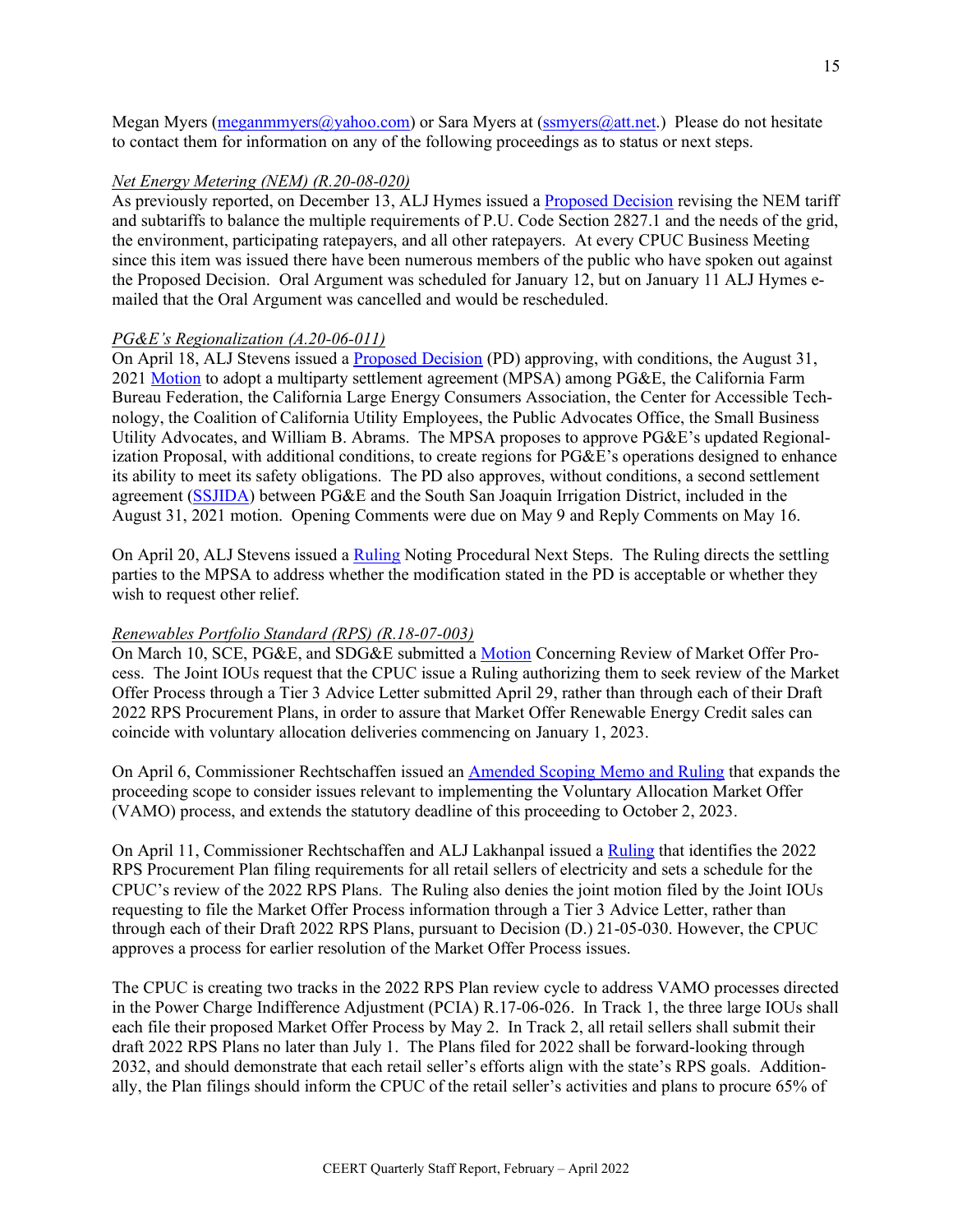RPS resources from long-term contracts of 10 or more years for all compliance periods, beginning with the current compliance period that started January 1, 2021.

On April 18, ALJ Fitch issued a [Ruling](https://docs.cpuc.ca.gov/PublishedDocs/Efile/G000/M467/K541/467541544.PDF) seeking comments from parties on the Voluntary Allocations of RPS resources and the PCC classification of RECs under the VAMO process. Comments were submitted on April 28 and no further reply comments may be filed.

### *Energy Efficiency (EE) (R.13-11-005)*

#### Decisions Regarding SoCalGas

Since our last Quarterly Report, two Decisions have been issued that penalize SoCalGas for codes and standards (C&S) activities. On March 21, the CPUC issued [D.22-03-010](https://docs.cpuc.ca.gov/PublishedDocs/Published/G000/M460/K615/460615446.PDF), which is the Presiding Officer's Decision Finding SoCalGas in Contempt, in Violation of Rule 1.1 of the CPUC's Rules of Practice and Procedure, and Ordering Remedies for Failure to Comply with D.18-05-041. This Decision finds that SoCalGas spent ratepayer funds on C&S activities following the issuance of D.18-05-041, which prohibited such activity. The Decision imposes a host of penalties, including a penalty of \$9,807,000 for violations of P.U. Code Section 2113 and 2017.

On April 18, the CPUC issued [D.22-04-034,](https://docs.cpuc.ca.gov/PublishedDocs/Published/G000/M468/K751/468751269.PDF) a Decision Different of Commissioner Rechtschaffen, that finds SoCalGas spent ratepayer funds on activities that misaligned with the CPUC's directions for energy efficiency C&S advocacy with respect to 2014-2017 activities and activities involving local governments' adoption of reach codes, in violation of P.U. Code Section 451. The Decision Different directs SoCalGas to refund ratepayer expenditures and associated shareholder incentives, orders equitable remedies for appreciable harm to the regulatory process caused by SoCalGas's conduct, and imposes penalties of \$150,000 against SoCalGas. Attached to D.22-04-034 is Commissioner Houck's Concurrence in which she states that she did not support the Decision Different but would like the record to show that she agrees with its underlying principles as to the CPUC's broad authority to issue penalties consistent with the law and particular circumstances presented. Commissioners Shiroma and Houck voted against the decision, but Commission President Reynolds and Commissioners Rechtschaffen and Reynolds voted to adopt it.

On April 19, ALJ Kao issued a [Ruling](https://docs.cpuc.ca.gov/PublishedDocs/Efile/G000/M469/K615/469615267.PDF) addressing the [Motion](https://docs.cpuc.ca.gov/PublishedDocs/Efile/G000/M456/K594/456594216.PDF) of SoCalGas for Clarification o[f D.22-03-](https://docs.cpuc.ca.gov/PublishedDocs/Published/G000/M460/K615/460615446.PDF) [010](https://docs.cpuc.ca.gov/PublishedDocs/Published/G000/M460/K615/460615446.PDF) (see above). The Ruling, in part, confirms that the specific activities identified in the Motion are not within the scope of D.22-03-010's prohibition on SoCalGas's use of ratepayer funds: (1) safe placement of customer-owned step-down regulators so they may be accessed for leak testing; (2) monitoring changes in the Natural Fuel Gas Code to ensure safe, leak-free, and durable piping; (3) issues about locations of meters and clearances around meters; and (4) supporting hardware requirements. SoCalGas must nevertheless include these activities within the scope of D.22-03-010's requirement to track employee time.

#### Other Activity in this Proceeding

On March 25, ALJ Fitch issued a [Ruling](https://docs.cpuc.ca.gov/PublishedDocs/Efile/G000/M463/K619/463619816.PDF) Granting Extension Request for Energy Efficiency Annual Report Submittal.

On April 11, ALJs Kao and Fitch issued a [Proposed Decision](https://docs.cpuc.ca.gov/PublishedDocs/Efile/G000/M466/K270/466270253.PDF) Correcting Errors in [D.21-09-037](https://docs.cpuc.ca.gov/PublishedDocs/Published/G000/M411/K177/411177185.PDF) Regarding Energy Efficiency Goals for 2022-2032. The tables on pages 19 through 21 of D.21-09-037 show incorrect numbers for the C&S goals applicable to each IOU. The correct numbers account for interactive effects, which is consistent with CPUC policy for setting energy efficiency goals. Opening Comments were submitted on May 2 and Reply Comments on May 9.

# *Building Decarbonization (R,19-01-011)*

On January 28, ALJs Liang-Uejio and Tran issued a [Ruling](https://docs.cpuc.ca.gov/PublishedDocs/Efile/G000/M445/K638/445638734.PDF) Seeking Clarifications and Additional Information. To obtain clarification of parties' positions along with further information and evidence on issues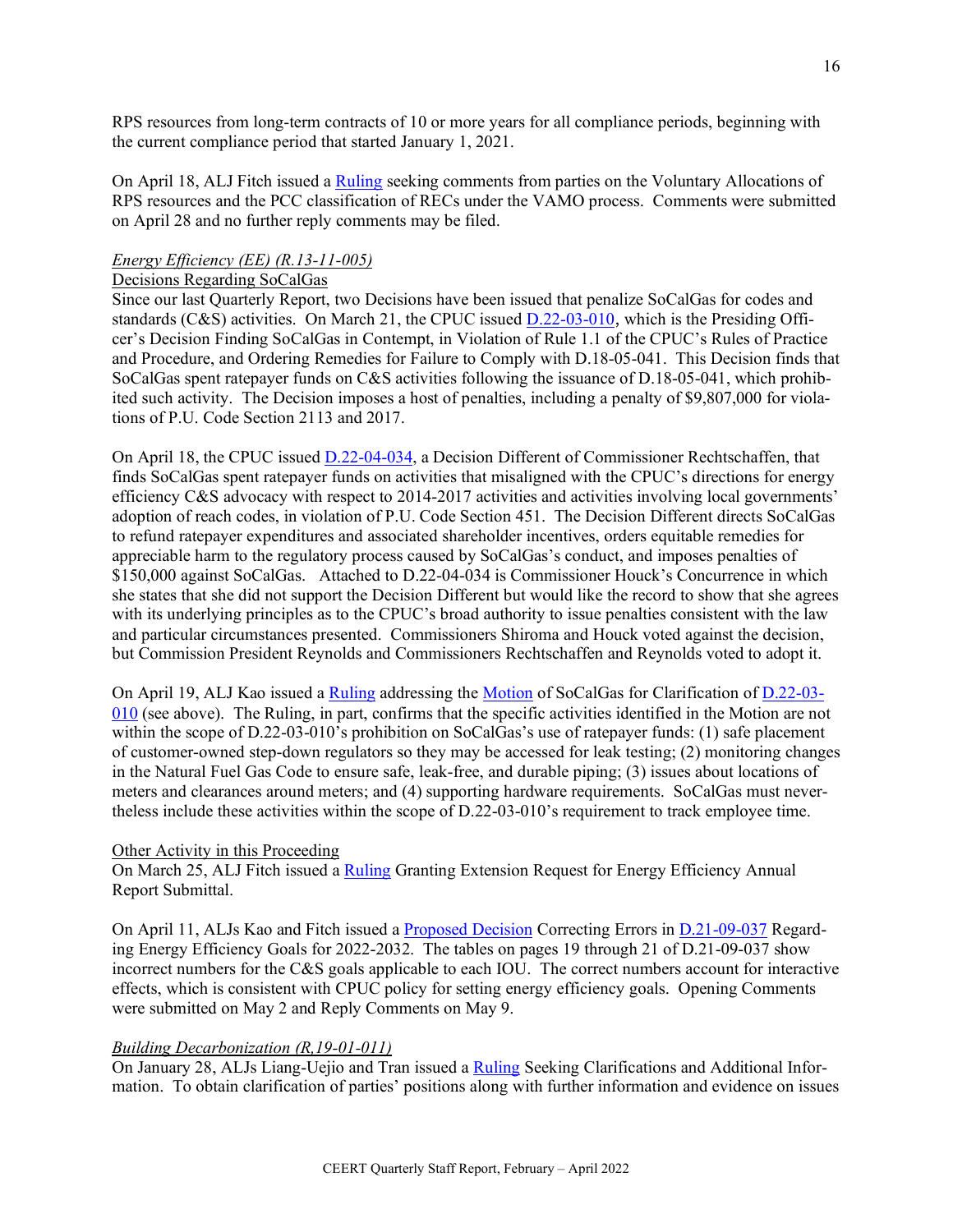in Phase III of this proceeding, specific parties named shall, and all other parties may, file and serve responses to the questions in Attachment 1 of this Ruling. Responses were submitted on February 22.

On March 22, ALJs Liang-Uejio and Tran issued [a Ruling](https://docs.cpuc.ca.gov/PublishedDocs/Efile/G000/M461/K182/461182382.PDF) that (a) informs parties of a March 14 Energy Division data request (ED-DR) sent to PG&E, SoCalGas, SDG&E, and Southwest Gas Company; (b) directs the gas utilities to verity and serve their responses to the ED-DR on all parties by April 4; (c) provides an opportunity for parties to comment on the gas utilities' responses to the ED-DR request by April 11; and (d) updates the schedule for the remainder of this proceeding.

On April 18, ALJs Tran and Liang-Uejio issued a [Ruling](https://docs.cpuc.ca.gov/PublishedDocs/Efile/G000/M469/K577/469577261.PDF) that receives into the evidentiary record of this proceeding the responses of PG&E, SoCalGas, SDG&E, and Southwest Gas to Energy Division's March 14 Data Request. It also addresses the final common outline parties shall use for briefs.

Opening Briefs were submitted on May 4, and Reply Briefs are due on May 18.

### *Improvements to Rule 21 (R.17-07-007)*

On April 18, the CPUC issued [D.22-04-003,](https://docs.cpuc.ca.gov/PublishedDocs/Published/G000/M468/K725/468725478.PDF) a Decision Exempting Small Multi-Jurisdictional Utilities (SMJUs) from Applying Rule 21 Requirements Adopted in Earlier Decisions in this Rulemaking. The three SMJUs, Bear Valley, Liberty, and PacifiCorp, initiated "Working Group 8" to develop proposals to address the 22 interconnection issues previously resolved in this proceeding but related to large IOUs. The Decision adopts the recommendation not to make any changes to the interconnection processes for SMJUs, with three minor modifications involving cost itemization, itemized billing processes, and participation in the Unintentional Islanding Working Group. Further, the Decision directs SMJUs to hold a workshop, within 90 days of the adoption of this decision, to discuss interconnection portal improvements. Given the SMJUs' small customer base and their low distributed energy resources interconnection rates compared to the IOUs, it is reasonable to not require changes to their interconnection processes.

On April 26, ALJ Hymes issued a [Ruling](https://docs.cpuc.ca.gov/PublishedDocs/Efile/G000/M471/K484/471484920.PDF) that establishes the schedule for Phase II of this rulemaking and provides guidance to parties on the contents of Opening Testimony for this phase. Opening Testimony shall be served on September 30 and Reply Testimony on October 21. The ruling notifies parties that a second workshop to continue discussion on distribution upgrades cost-sharing proposals is to be held remotely on June 3.

#### *Power Charge Indifference Adjustment (PCIA) (R.17-06-026)*

On April 18, ALJ Wang issued a [Ruling](https://docs.cpuc.ca.gov/PublishedDocs/Efile/G000/M467/K827/467827206.PDF) which requested comments on how to calculate certain Market Price Benchmarks (MPB) for the PCIA. Opening Comments on the RPS MPB calculation were submitted on April 28 and Reply Comments on May 12. Proposals for calculating the Energy Index MPB are due May 27, Comments on the Energy Index MPB on June 16, and Reply Comments on June 30.

#### *COVID-19 Debt (R.21-02-014)*

On April 18, the CPUC issued [D.22-04-037,](https://docs.cpuc.ca.gov/PublishedDocs/Published/G000/M468/K801/468801115.PDF) which provides a framework to establish and operate a Community Based Organization (CBO) Case Management Pilot Program (CBO Pilot). The CBO Pilot is designed to operate in targeted California communities where, during the first year of the COVID-19 pandemic, electric bills were highest relative to the available resources of the community. The CBO Pilot is intended to serve customers who would otherwise continue to face difficulty in resolving their utility bill debt once the statewide relief distributed to utilities is applied to customer accounts. The statewide relief program required energy utilities to apply relief funds to customer accounts by the end of March. Pursuant to the relief program, the energy utilities are prohibited from disconnecting customers in receipt of relief for 90 days after the funds are applied.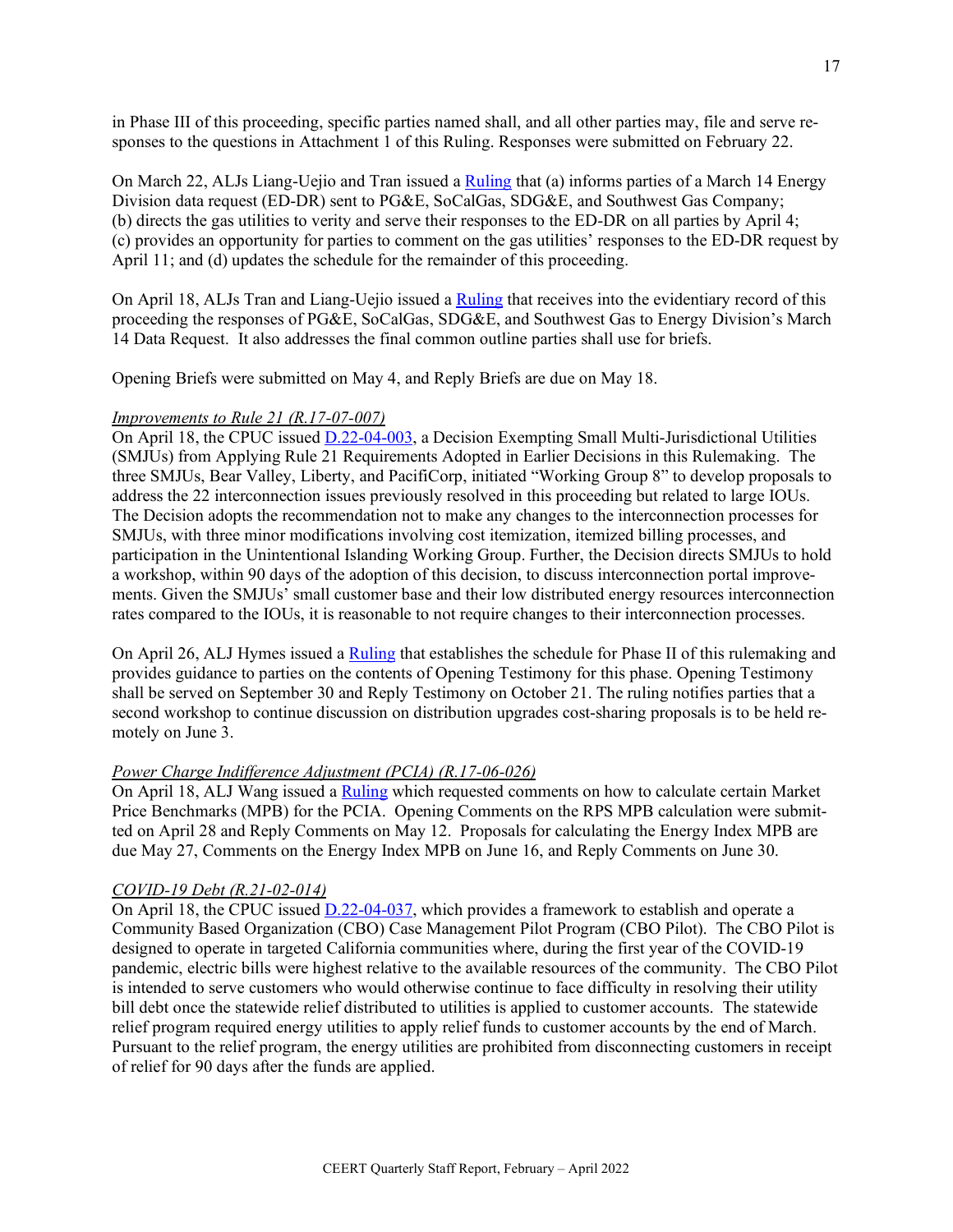The Decision establishes a CBO Pilot Working Group to guide and oversee the development of the program, including selection of the CBOs in the targeted communities. Together with a CBO selected by the Working Group at the initial meeting, PG&E will co-lead the Pilot Working Group, and representatives from a variety of advocacy groups, oversight boards, and CBOs are invited to participate. The CPUC expects approximately 12,000 customers to receive case management services from the CBO Pilot, with the CBO Pilot Working Group recommending a specific number in the proposal to be filed in R.18-07- 005. The CPUC also expects retention of these customer accounts in good standing and requires an update on the status of the customers' accounts within a year past the debt resolution mark.

The Decision also requires the CBO Pilot Working Group to consider and propose a budget, payment structure, and evaluation method for the CBO Pilot. The budget, payment structure, and evaluation method for the CBO Pilot will be filed as the CBO Pilot Working Group's formal proposal for the CBO Pilot by PG&E in the Order Instituting Rulemaking to Consider New Approaches to Disconnections and Reconnections to Improve Energy Access and Contain Costs, Rulemaking R.18-07-005. Assessment of and issuance of a proposed decision for the CBO Pilot will occur in R.18-07-005. This decision closes the instant proceeding and transfers all remaining issues and implementation to R.18-07-005.

## *Disconnections (R.18-07-005)*

On March 4, ALJ Wang issued a [Ruling](https://docs.cpuc.ca.gov/PublishedDocs/Efile/G000/M456/K555/456555116.PDF) that directed Southwest Gas, Liberty Utilities, Bear Valley Electric Service, PacifiCorp, Alpine Natural Gas, and West Coast Gas to respond to questions in [Attachment](https://docs.cpuc.ca.gov/PublishedDocs/Efile/G000/M456/K578/456578984.PDF)  [A.](https://docs.cpuc.ca.gov/PublishedDocs/Efile/G000/M456/K578/456578984.PDF) Opening Comments were submitted on April 8 and Reply Comments on April 22.

On March 25, ALJ Wang issued a [Ruling](https://docs.cpuc.ca.gov/PublishedDocs/Efile/G000/M462/K250/462250131.PDF) Directing Utilities to File Arrearages Management Plan (AMP) Updates. PG&E, SDG&E, and SoCalGas submitted status updates on their AMP programs on May 2. Opening Comment on the AMP status updates were due May 16 and Reply Comments on May 30.

#### *Public Utility Regulatory Policies Act (PURPA) (R.18-07-017)*

On April 28, 2022, ALJ Lakhanpal issued a [Proposed Decision](https://docs.cpuc.ca.gov/PublishedDocs/Efile/G000/M471/K485/471485950.PDF) Adopting Provisions in the New Qualifying Facility (QF) Standard Offer Contract (SOC) for Storage-Paired PURPA QFs. The Proposed Decision does the following:

- Authorizes the Joint IOUs to offer the New QF SOC to storage-paired QFs that have self-certified as QFs or to which the Federal Energy Regulatory Commission has granted QF status;
- Authorizes the Joint IOUs to modify the New QF SOC to add their proposed Section 9.02(j) (Additional Covenants by Seller) and Section 9.04(i) (Indemnity) from their June 2020 advice letters for storage-paired QFs that exclusively charge from the eligible energy resources;
- Requires IOUs to submit a Tier 1 advice letter each within 15 days of issuance of this decision with a pro forma New QF SOC including a redline version comparing the new contract with the superseded prior contract;
- Authorizes the IOUs to bilaterally negotiate with storage-paired QFs charging from the grid while using the New QF SOC as the base contract and submit a Tier 2 advice letter for approval of the nonstandard contract. The negotiations are limited to modifying the New QF SOC's scheduling and metering provisions and revising or eliminating Section 9.02(j) and Section 9.04(i);
- Clarifies that storage-paired QFs that include hybrid and co-located storage configurations with a combined nameplate capacity above 20 MWs are eligible for the New QF SOC as long as the net power production capacity is limited to 20 MW at the point of interconnection;
- Defers to the RA Proceeding to define hybrid and co-located storage-paired QFs considering the CAISO initiatives for market participation and operationalization of these resources. The definitions adopted in D.20-06-031 shall continue to apply; and
- Declines to adopt any specific pricing mechanism for storage paired with QFs. The pricing options adopted in D.20-05-006 for capacity and energy remain unchanged.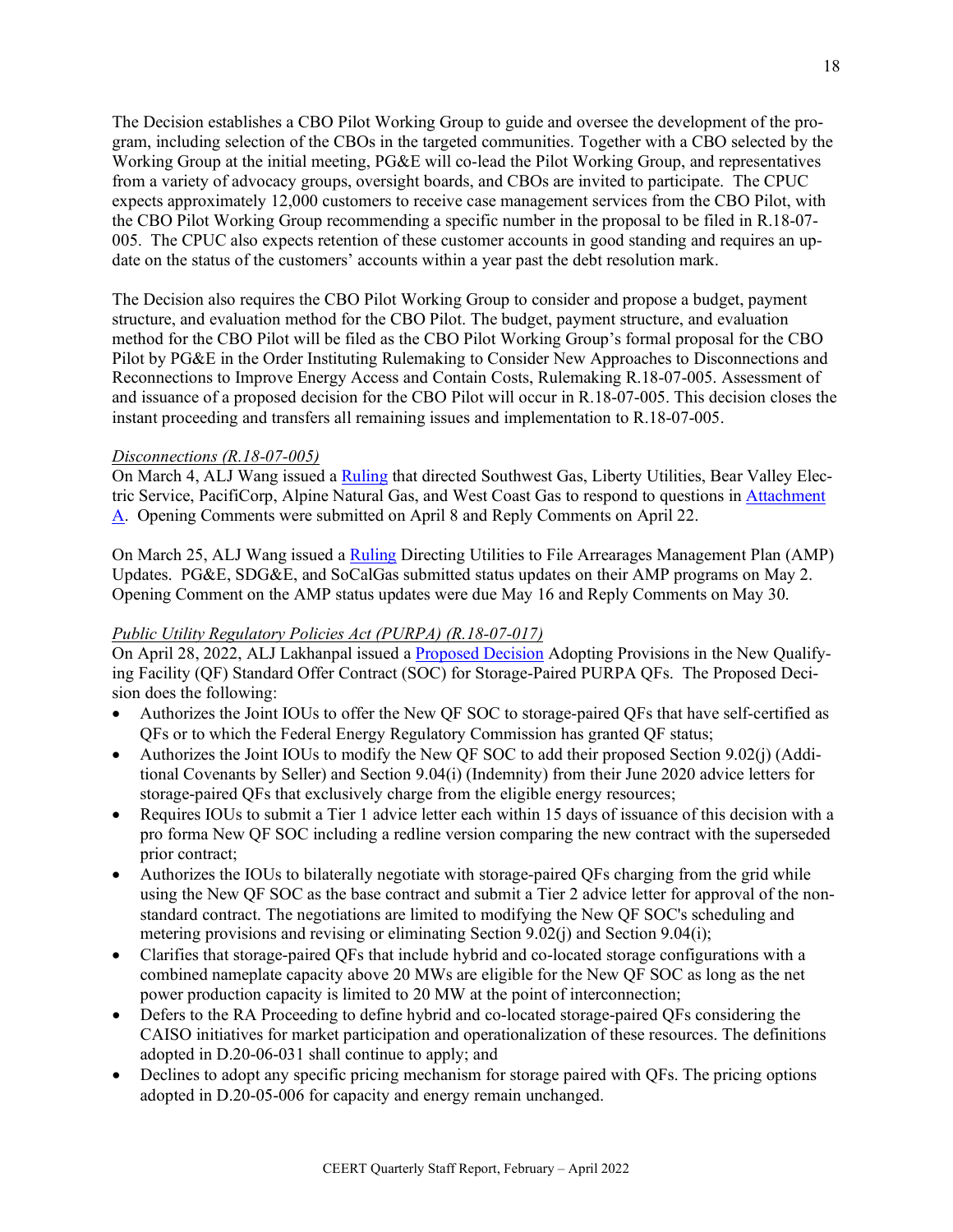Opening Comments were due on May 18 and Reply Comments on May 23.

Additional proceedings tracked, but where there has been little or no activity since our last Quarterly Report or the proceeding has been closed:

- R.13-09-011: Demand Response
- R.18-04-019: Climate Change Adaptation
- R.18-07-006: Affordability

# **Clean Transportation Advocacy**

# *Advanced Clean Cars (ACC)*

# The Federal Reset

The US Environmental Protection Agency issued [a revised waiver](https://www.federalregister.gov/documents/2022/03/14/2022-05227/california-state-motor-vehicle-pollution-control-standards-advanced-clean-car-program) on March 14 reinstituting California's authority to require automobile manufacturers (OEMs) to meet vehicle pollution emissions standards more stringent than those set by the federal government. The re-issuance of this waiver rescinded the Trump Administration's attempt to block California's longstanding authority to regulate air pollution, granted under the Federal Clean Air Act, and to prevent the states that follow California's lead from adopting similar vehicle regulations. California is now free to continue implementing new criteriapollutant emissions standards for 2027 and later model-year passenger vehicles as a step toward its goal of requiring all passenger vehicles sold in the state to be zero-emission vehicles (ZEVs) by 2035.

[17 states have now adopted California's Clean Car Standards.](https://ww2.arb.ca.gov/sites/default/files/2022-03/%C2%A7177%20States%20%283-17-2022%29%20%28NADA%20sales%29.pdf) The EPA's March 14 reinstatement of California's waiver authority enables these 17 states to resume their own clean cars programs.

On April 1, the National Highway and Traffic Safety Administration issued its [revised Corporate Average](https://www.nhtsa.gov/laws-regulations/corporate-average-fuel-economy)  [Fuel Economy \(CAFÉ\) standards](https://www.nhtsa.gov/laws-regulations/corporate-average-fuel-economy) for model year 2024-2026 passenger vehicles an[d issued an order](https://www.govinfo.gov/content/pkg/FR-2022-04-01/pdf/2022-06648.pdf) that restored the application of an increased CAFÉ civil penalty rate beginning retroactively with model year 2019. The penalty amount had been raised in a 2016 NHTSA ruling from \$5.50 to \$14 per tenth of a mile of violation in all automakers' fleet average mileage requirement. The new \$14 rate applies through model year 2021 and increases to \$15 for model year 2022.

NHTSA's new mileage standards aim to increase fuel efficiency by 8% annually for model years 2024- 2025 and 10% in model year 2026. The net effect should be an increase of nearly 10 miles per gallon for model year 2026, relative to model year 2021. NHTSA estimates that overall fleet average mileage for light trucks and passenger cars should increase to more than 49 mpg in 2026, and avoid the use of 60 billion gallons of fuel through 2030.

# California's Work

CARB is nearing the finish line for its second generation of Advanced Clean Cars regulations (ACC II). On February 1, the Department of Finance posted CARB's Draft [Standardized Regulatory Impact](https://dof.ca.gov/forecasting/economics/major-regulations/major-regulations-table/)  [Assessment](https://dof.ca.gov/forecasting/economics/major-regulations/major-regulations-table/) for the ACC II amendments CARB was considering. On April 15, CARB released the [Initial](https://ww2.arb.ca.gov/rulemaking/2022/advanced-clean-cars-ii)  [Statement of Reasons](https://ww2.arb.ca.gov/rulemaking/2022/advanced-clean-cars-ii) and draft regulations that justify the provisions in Staff's proposal. CARB has asked for comments by May 31, with a hearing on the regulations at the Board's June 9-10 meeting, followed by potential adoption of the regulatory package at its August 11 meeting.

While CARB Staff did nominally increase EV sales requirements, partly in response to the advocacy of CEERT and our allies in the ACC Coalition, we maintain our concerns about potential shortfalls in the required deployment for ZEV cars and light trucks between 2026 and 2030. These shortfalls stem from CARB Staff's insistence on using what the Coalition sees as overly conservative cost estimates, and on the discounting of recent industry trends, with [EV sales growth in many other countries](https://www.iea.org/commentaries/electric-cars-fend-off-supply-challenges-to-more-than-double-global-sales) already outpacing the growth of sales in California. CARB Staff are recommending a target of roughly 68% ZEV sales by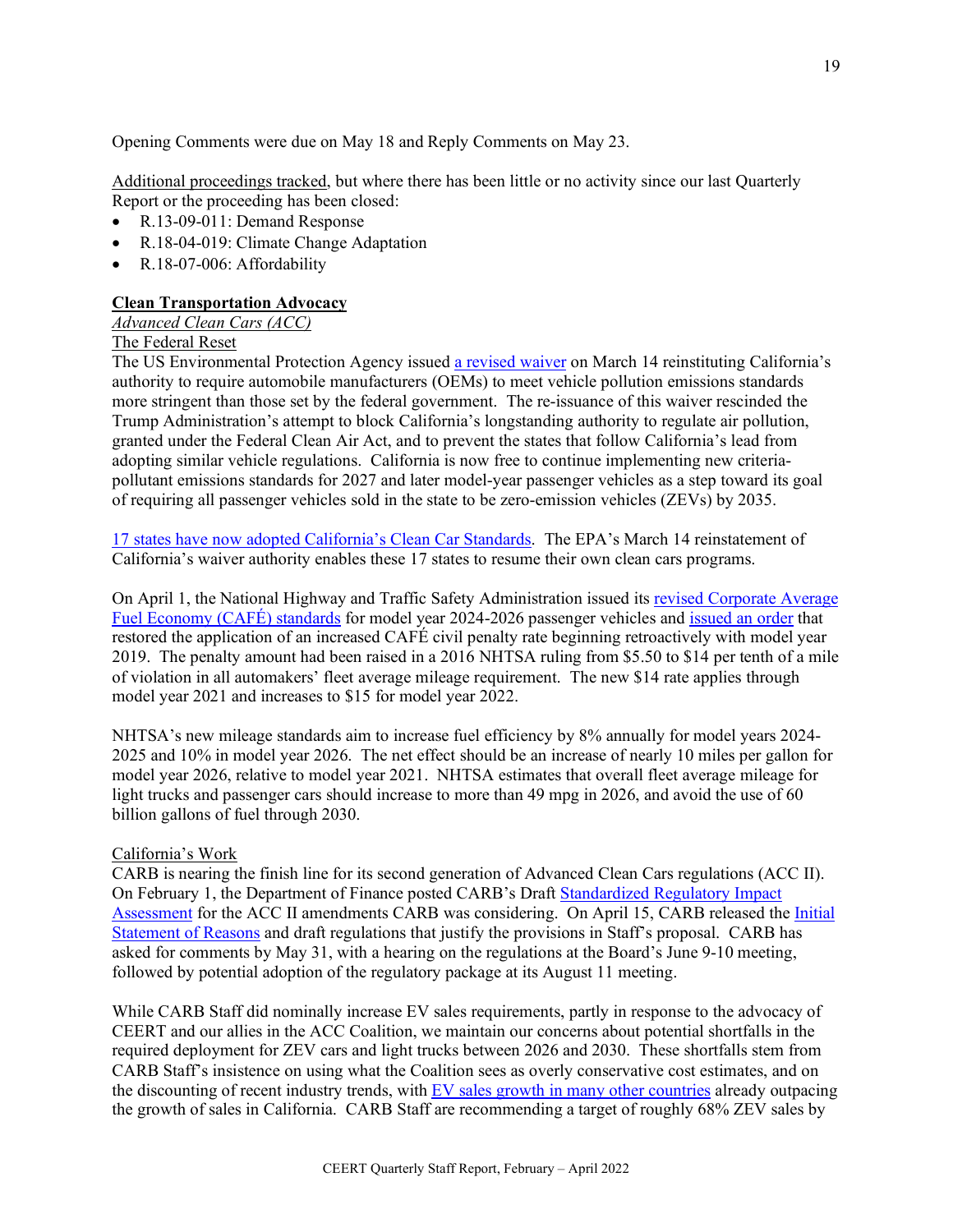2030, and reject two alternative scenarios for either 70% or 100% sales targets by 2030. CEERT and our allies maintain that CARB should adhere as closely as possible to the targets cited in their own scenarios as being essential for the state to achieve its air quality goals and its 100% ZEV sales target in 2035.

While CARB Staff acknowledge environmental justice and equity issues as important considerations, the Coalition is disappointed that Staff included some voluntary options for OEM incentives that *decrease* their ZEV sales obligation, and did not include any mandatory requirements incentivizing the OEMs to work with marginalized communities on the deployment and use of ZEVs. The Coalition advocates that CARB Staff require OEMs to participate in equity projects through which they may earn additional credits, while including disincentives for non-participation and *avoiding any decreased ZEV sales obligation*.

While the proposed regulation will require increased investments by OEMs, Staff estimate that through 2040 the regulations will yield a net cost-savings of \$81.8 billion to Californians, reduce NOx emissions by 30.1 tons per day, PM2.5 by 2 tons per day, and  $CO<sub>2</sub>$  emissions by 57.4 million metric tons per year. Staff also estimate that the proposed regulation could result in 1,272 fewer cardiopulmonary deaths; 208 fewer hospital admissions for cardiovascular illness; 249 fewer hospital admissions for respiratory illness; and 639 fewer asthma-related emergency room visits.

#### A Continent Uniting

CEERT continues to work with Canadian NGOs to encourage the Canadian federal government to develop and implement a stringent ZEV policy. On March 29 the government released its updated ["2030 Emissions Reduction Plan"](https://www.canada.ca/en/environment-climate-change/news/2022/03/2030-emissions-reduction-plan--canadas-next-steps-for-clean-air-and-a-strong-economy.html) (ERP), and on April 7 it issued its 2022 Climate and Energy Security [Budget.](https://www.budget.gc.ca/2022/home-accueil-en.html) The ERP sets out an economy-wide GHG reduction target of 40 to 45% below 2005 levels by 2030, and commits to establish a regulation for new passenger cars that will require ZEV sales to reach 20% by 2026, 60% by 2030, and 100% by 2035. The 2022 Budget commits \$1.7 billion in new funding that expands the Federal iZEV (Incentives for ZEVs) program, and introduces a new purchase incentive for medium- and heavy-duty vehicles (see more under *Clean Trucks in Canada* below).

The funds will extend the program until March 2025 and allot \$900 million to install an additional 50,000 public EV chargers: \$500 million for large-scale urban and commercial ZEV charging and refueling infrastructure, and \$400 million for deployment of ZEV charging infrastructure in suburban and remote communities. \$2.2 million will be allocated over five years to facilitate the transition of the federal vehicle fleet to ZEVs. The Budget also includes \$3.8 billion over eight years to implement a "critical mineral strategy," and proposes funding for a Pan-Canadian Grid Council to promote clean electricity planning and investment with the provinces, territories, and utilities.

CEERT is supporting the Canadian NGOs as they advocate for the government to have the program in place by 2023, while maintaining an open consultative process. The "all-hands-on-deck" nature of this undertaking will require the combined efforts of a full range of stakeholders.

#### *Clean Truck Regulations*

# Advanced Clean Fleet Regulation

CARB Staff is working on the [Advanced Clean Fleet Regulation \(](https://ww2.arb.ca.gov/our-work/programs/advanced-clean-fleets)ACF Rule) to complement the [ACT](https://ww2.arb.ca.gov/our-work/programs/advanced-clean-trucks)  and [Low-NOx Omnibus](https://ww2.arb.ca.gov/rulemaking/2020/hdomnibuslownox) Rules, reduce truck pollution, and prime the market for state, public and private fleets to transition to 100% zero-emission medium- and heavy-duty trucks (ZETs). On April 25 CARB released [revisions to its Draft Regulatory Text](https://ww2.arb.ca.gov/our-work/programs/advanced-clean-fleets/advanced-clean-fleets-draft-regulation-and-comments) for the ACF Rule, and scheduled workshops to discuss the draft on May 2 (High-Priority and Federal Fleets), May 4 (State and Local Government Fleets), and May 6 (Drayage Trucks). Staff will put the final package before the Board possibly in October.

CEERT and other members of the ACT/ACF Coalition are advocating for the earliest, widest, and most ambitious adoption of ZETs while ensuring that the greatest benefits go to disadvantaged and low-income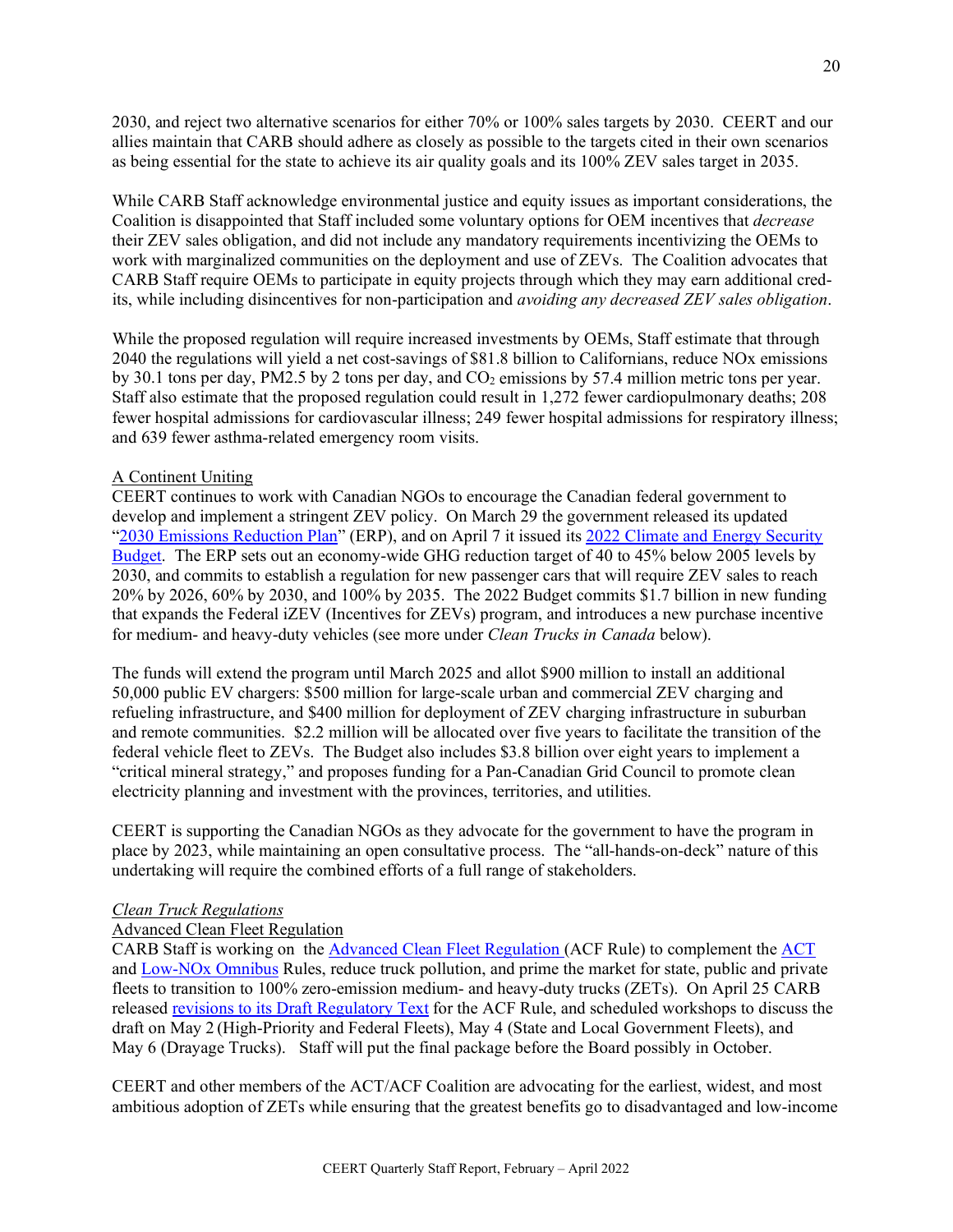communities. Largely in response to the Coalition's advocacy, CARB Staff have updated their proposed package to include light-duty last-mile package delivery vehicles with a 100% ZET sales requirement by 2035. We in the Coalition remain vigilant about any continuation of the trucking industry's worker exploitation through misclassifying drivers who operate 70 to 90% of California's drayage trucks.

On March 10 the Northeast States for Coordinated Air Use Management issued th[e Draft Multi-State](https://www.nescaum.org/documents/announcement-mhd-zev-ap-public-draft.pdf/)  [Medium- and Heavy-Duty Zero-Emission Vehicle Action Plan,](https://www.nescaum.org/documents/announcement-mhd-zev-ap-public-draft.pdf/) developed with input from environmental justice and community advocates, which sets a goal of 30% of new truck and bus sales being ZEVs by 2030 and 100% by 2050. The fact that the [number of zero emission options is rapidly](https://calstart.org/wp-content/uploads/2022/02/ZIO-ZETs-Report_Updated-Final-II.pdf) increasing and a [recent study conducted for Environmental Defense Fund](https://www.edf.org/media/new-study-finds-rapidly-declining-costs-zero-emitting-freight-trucks-and-buses?_gl=1*11w4xlb*_ga*MTI5OTY2NjYyMS4xNjEzNTg3MjM0*_ga_2B3856Y9QW*MTY1MTcwMTgwOS4yLjEuMTY1MTcwMTgxMi41Nw..*_ga_WE3BPRQKW0*MTY1MTcwMTgwOS4yLjEuMTY1MTcwMTgxMi41Nw..*_ga_Q5CTTQBJD8*MTY1MTcwMTgwOS4yLjEuMTY1MTcwMTgxMi41Nw..) suggest that these states could adopt more ambitious targets and timelines. NESCAUM is accepting comments on the Draft Action Plan until May 9.

On March 29 [Nevada signed on as the 17th state](https://www.nescaum.org/documents/nescaum-welcomes-nevada-s-participation-in-the-multi-state-zero-emission-electric-trucks-initiative/) to join the Multi-State Medium- and Heavy-Duty Zero-Emission Vehicle initiative. The signatory states represent about one-third of the U.S. truck market.

#### Federal Clean Truck Regulations

On [March 7 the Biden Administration announced](https://www.epa.gov/newsreleases/epa-proposes-stronger-standards-heavy-duty-vehicles-promote-clean-air-protect) it would be issuing the first of its Federal Clean Truck rulemaking proposals [establishing updated criteria emission standards for medium and heavy duty trucks,](https://www.epa.gov/regulations-emissions-vehicles-and-engines/proposed-rule-and-related-materials-control-air-1) the first updating of these standards in 20 years. (A second set of regulations on updating the GHG standards for trucks - including ZET targets? – should come in the next year.) The proposal is a combination of two alternatives: Option 1 adheres loosely to what California has done with its [Low-NOx](https://ww2.arb.ca.gov/rulemaking/2020/hdomnibuslownox) Omnibus Rule, and Option 2 is a less stringent alternative that is little more than business as usual. None of the proposal addresses the inclusion of ZETs as a means of reducing criteria or climate pollution from trucking, and thus is expected to limit total trucking emissions by only 60% by 2045.

The EPA should adopt a more stringent version of Option 1 that sets the timeline for industry compliance closer to California's, thereby avoiding a four-year lag, and sets a target of achieving 90% aggregate NOx emission reductions by 2045 through the use of ZETs. The EPA should also adopt California's updated approach to testing and certification for trucks with internal combustion engines that more closely aligns with real world driving and use. This should include any certification under low engine loads and at low speeds frequently encountered near ports and warehouse districts, which account for more than 50% of truck NOx emissions and directly impact already overburdened local communities.

The EPA held virtual hearings on April 12-14, and accepted comments through May 13.

#### Clean Trucks in Canada

The Canadian government has signed the [Global Memorandum of Understanding on Zero-emission](https://globaldrivetozero.org/mou-nations/)  [Medium- and Heavy-duty Vehicles,](https://globaldrivetozero.org/mou-nations/) agreeing to seek zero-emission truck and bus sales of 35% by 2030 and 100% by 2040. The number of heavy-duty trucks in Canada is growing about 2% per year, but deployment of ZETs is increasing at a "much slower rate" than for passenger vehicles. Canada has announced that it will invest \$780.9 million in medium- and heavy-duty ZETs over the next five years: \$547.5 million for a new purchase incentive program and \$33.8 million for harmonizing regulations and safety testing. Another \$500 million will be invested in large-scale urban and commercial ZEV charging and refueling infrastructure. CEERT is supporting the Canadian NGOs in advocating that the Canadian government leverage the work California has already done, and design sales mandate targets that rapidly align with those already set by California and the signatories to the Multi-State Medium- and Heavy-Duty Zero-Emission Vehicle Initiative, which account for roughly 50% of the U.S. economy and 40% of goods movement using trucks.